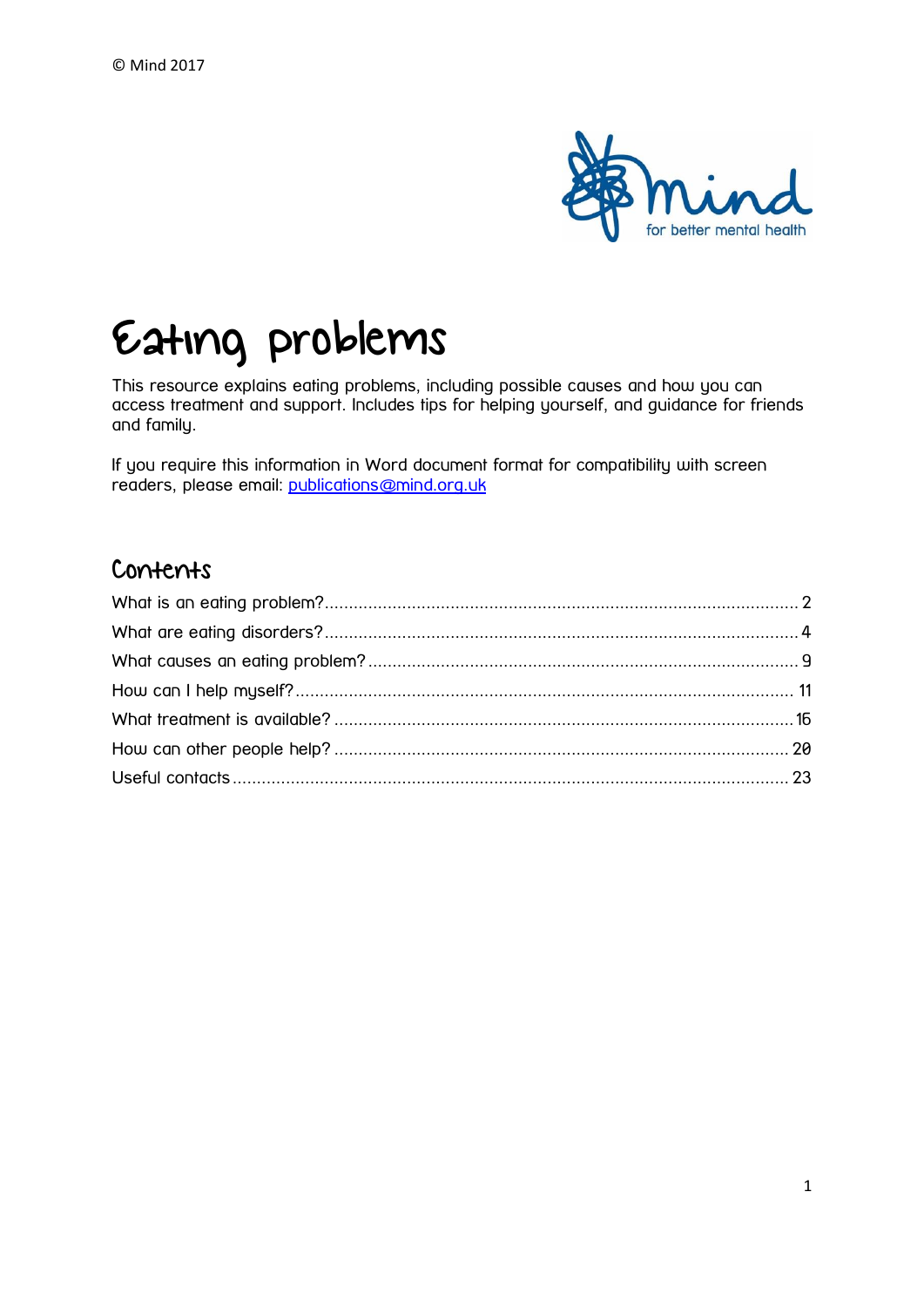# <span id="page-1-0"></span>What is an eating problem?

An eating problem is any relationship with food that you find difficult.

Food plays an important part in our lives and most of us will spend time thinking about what we eat. Sometimes we may try to eat more healthily, have cravings, eat more than usual or lose our appetite. Changing your eating habits every now and again is normal.

But if food and eating feels like it's taking over your life then it may become a problem.

Lots of people think that if you have an eating problem you will be over- or underweight, and that being a certain weight is always associated with a specific eating problem. This is a myth. Anyone, regardless of age, gender or weight, can be affected by eating problems.

If you have an eating problem you might:

- restrict the amount of food you eat
- eat more than you need or feel out of control when you eat
- eat a lot in secret
- feel very anxious about eating or digesting food
- eat lots of food in response to difficult emotions (when you don't feel physically hungry)
- only eat certain types of food or stick to a rigid set of diet rules and feel very anxious and upset if you have to eat something different
- do things to get rid of what you eat (purging)
- stick to rigid rules around what you can and can't eat and how food should look and feel very upset if you break those rules
- feel strongly repulsed at the idea of eating certain foods
- eat things that are not really food
- be scared of certain types of food or eating in public
- think about food and eating a lot or all the time
- compare your body to other people's and think about their shape or size a lot
- check, test and weigh your body a lot and base your self-worth on how much you weigh or whether you pass your checks and tests.

"Food was like poison to me. It resembled all the negativity in my life. It made me feel weighed down by impurity, dirtiness, ugliness and selfishness. My body shape made me miserable and I spent all day everyday thinking about how great life would be if I was skinny."

### What's the difference between an eating problem and an eating disorder?

An eating disorder is a medical diagnosis based on your eating patterns, and medical tests on your weight, blood and body mass index (BMI). (See our section on eating disorders for more information.)

An eating problem is any relationship with food that you find difficult. This can be just as hard to live with as a diagnosed eating disorder.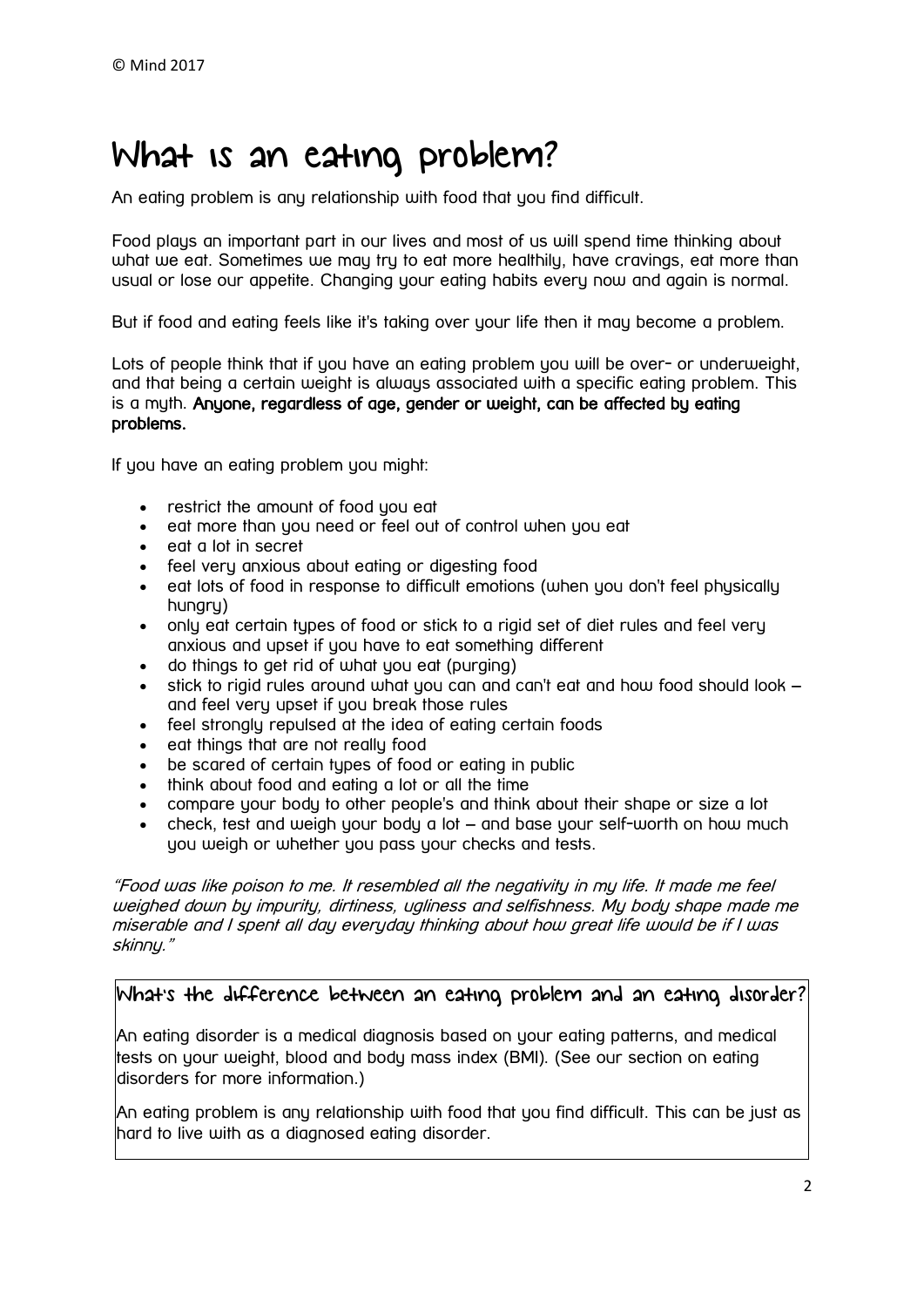# How might eating problems affect my life?

Eating problems are not just about food. They can be about difficult things and painful feelings, which you may be finding hard to express, face or resolve. Focusing on food can be a way of disauising these problems, even from yourself.

Eating problems can affect you in lots of ways. You might:

- find it difficult to concentrate and feel tired a lot
- find that controlling food or eating has become the most important thing in your life
- feel [depressed](https://www.mind.org.uk/information-support/types-of-mental-health-problems/depression/) and [anxious](https://www.mind.org.uk/information-support/types-of-mental-health-problems/anxiety-and-panic-attacks/)
- feel ashamed or guilty and scared of other people finding out
- feel distant from friends or family who do not know how you feel or who are frustrated and upset that they can't do more to help you
- avoid social occasions, dates and restaurants or eating in public
- find it hard to be spontaneous, to travel or to go anywhere new
- find that your appearance has changed
- find that other people comment on your appearance in ways you find difficult
- find that you are bullied or teased about food and eating
- develop short- or long-term physical health problems
- find that you have to drop out of school or college, leave work or stop doing things you enjoy.

You might find that other people focus a lot on the effect eating problems can have on your body, or that they only think you have a problem if your body looks different to how they think it should be, and that they don't really understand how complicated things are for you.

It's also possible to have problems with eating and keep them hidden – sometimes for very long time. You might not even be sure that your issues with food and eating are a 'problem', as it may feel like just part of your everyday life. Some people don't seek help because they think their problem is not serious enough or they are not 'good enough' at their eating problem.

But if your relationship with food and eating is affecting your life, it is ok to seek help. It doesn't matter how much you weigh or what your body looks like.

"I never looked 'ill'. When I read about eating disorders it was always girls with acute anorexia. Because that wasn't me, I felt like my behaviour was just a bizarre quirk I'd made up. Ironically, it felt like I couldn't even do self-destruction properly… I felt like a fraud and came down on myself harder."

[Read Lucy's blog about eating problems that were never officially diagnosed.](https://www.mind.org.uk/information-support/your-stories/do-i-have-a-right-to-recovery/#.WHeUSGSLQlI)

## Eating problems and other mental health problems

Lots of people with eating problems also have other mental health problems, such as [depression,](https://www.mind.org.uk/information-support/types-of-mental-health-problems/depression/) [anxiety](https://www.mind.org.uk/information-support/types-of-mental-health-problems/anxiety-and-panic-attacks/) or [obsessive-compulsive disorders.](https://www.mind.org.uk/information-support/types-of-mental-health-problems/obsessive-compulsive-disorder-ocd/) Food is one of many mediums through which anxiety, depression or obsessive-compulsive behaviours can be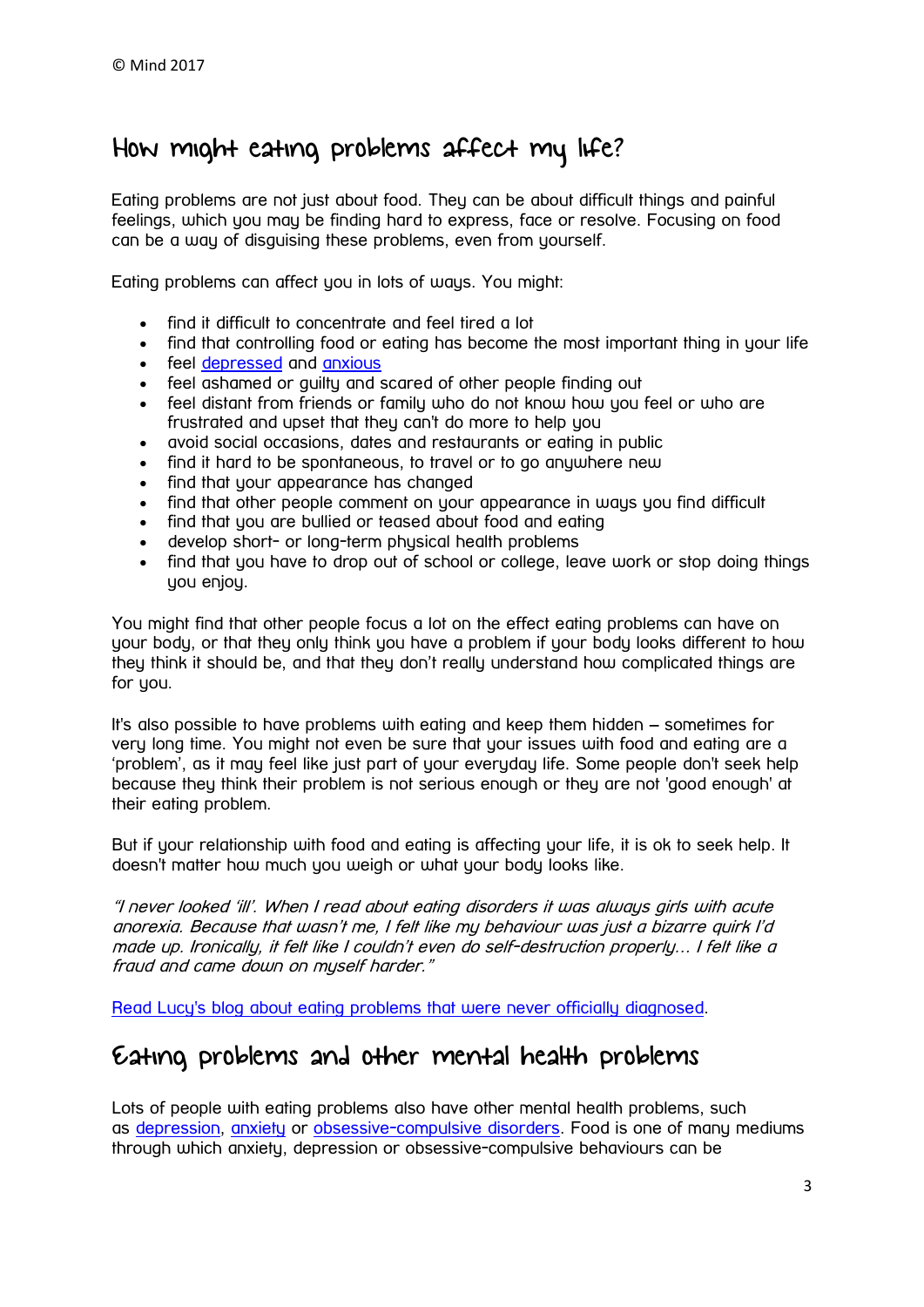expressed. [Body dysmorphic disorder](https://www.mind.org.uk/information-support/types-of-mental-health-problems/body-dysmorphic-disorder-bdd/) is an anxiety disorder linked to body image, which can also lead to eating problems.

For some people, eating problems are linked to [self-harm](https://www.mind.org.uk/information-support/types-of-mental-health-problems/self-harm/) – you may see your eating problem as a form of self-harm, and you may hurt yourself in other ways too. For others they're related to body image and [self-esteem.](https://www.mind.org.uk/information-support/types-of-mental-health-problems/self-esteem/) And for others eating problems can be more like a **[phobia](https://www.mind.org.uk/information-support/types-of-mental-health-problems/phobias/about-phobias/)** of certain foods.

"My eating disorder has always gone hand in hand with depression and anxiety in such a way that they haven't felt like distinct, discrete illnesses but like one issue."

### Suicidal feelings

You may have thoughts about death or [suicidal feelings.](https://www.mind.org.uk/information-support/types-of-mental-health-problems/suicidal-feelings/) You might feel that you want to die, or that it is the only way to escape your eating problem. This can be very frightening and make you feel alone.

For support with these feelings you can contact the [Samaritans](http://www.samaritans.org/) who are available 24 hours a day. If you are under 35, you might find it helpful to talk to [Papyrus.](https://www.papyrus-uk.org/)

# <span id="page-3-0"></span>What are eating disorders?

An eating disorder is a medical diagnosis based on your eating patterns and medical tests on your weight, blood and body mass index (BMI). This section lists common eating disorders and other disordered eating diagnoses.

- **•** [Bulimia nervosa](https://www.mind.org.uk/information-support/types-of-mental-health-problems/eating-problems/types-of-eating-disorders/#bulimia)
- [Anorexia nervosa](https://www.mind.org.uk/information-support/types-of-mental-health-problems/eating-problems/types-of-eating-disorders/#anorexia)
- [Binge eating disorder](https://www.mind.org.uk/information-support/types-of-mental-health-problems/eating-problems/types-of-eating-disorders/#BED)
- [Other specified feeding or eating disorder \(OSFED\)](https://www.mind.org.uk/information-support/types-of-mental-health-problems/eating-problems/types-of-eating-disorders/#OSFED)
- [Other diagnoses related to disordered eating](https://www.mind.org.uk/information-support/types-of-mental-health-problems/eating-problems/types-of-eating-disorders/#other)

Food is one of the many mediums through which our emotions and distress can be expressed, so you may have a very difficult relationship with food which impacts on your mental health, but doesn't fit into any of the current categories of diagnosis. It's also possible to experience more than one eating disorder, or to experience some symptoms from each disorder.

If your problems with eating aren't easy for your doctor to categorise, they might not give you a specific diagnosis. But even if you don't have a diagnosis, or prefer to think about your experiences in a non-medical way, you may find it helpful to understand some of the feelings and behaviours that can be associated with specific eating disorders.

# Body mass index (BMI) and diagnosis

Your BMI should not be the only factor your doctor takes into account when making an assessment. But unfortunately, getting an eating disorder diagnosis and accessing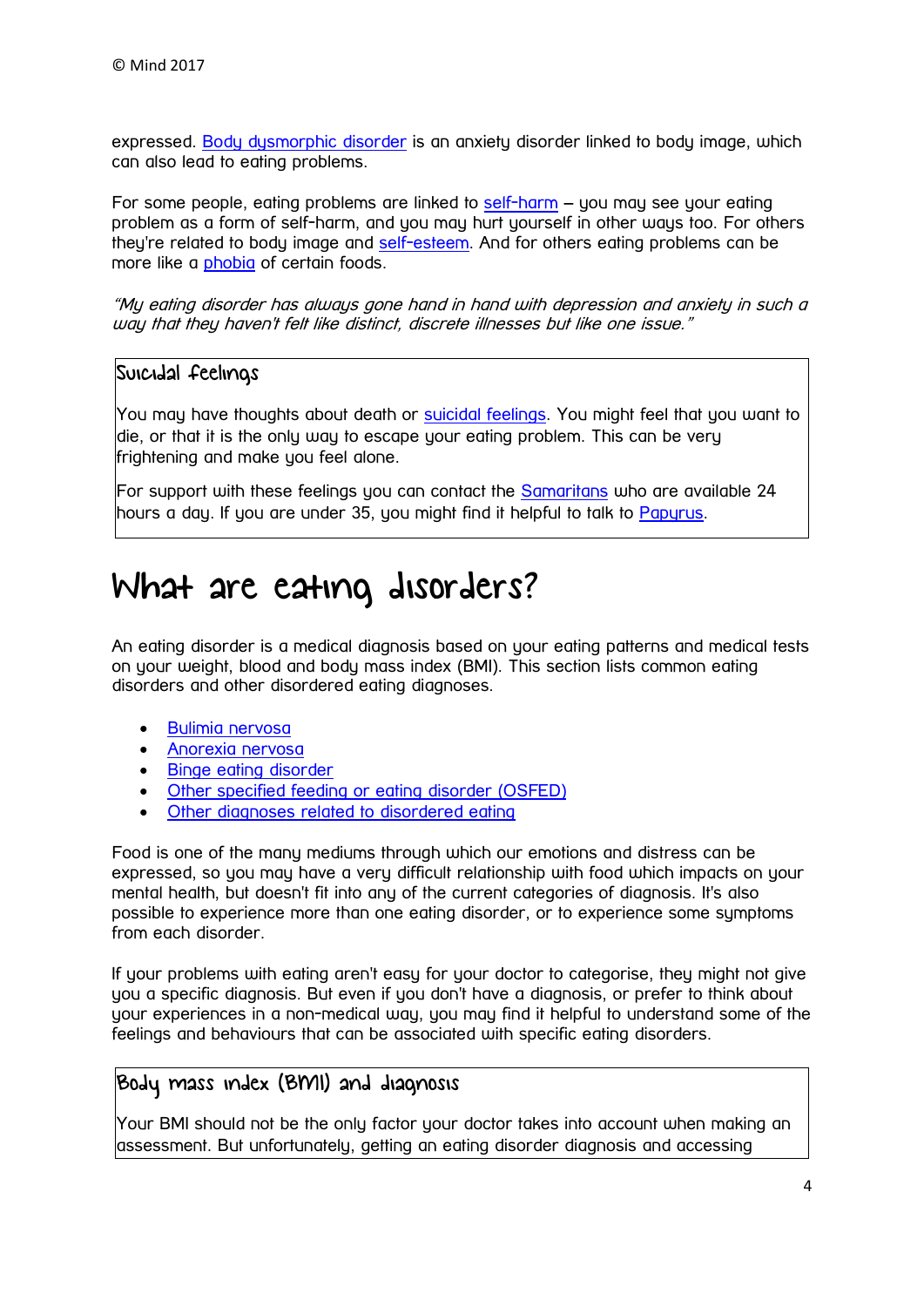treatment can sometimes be related to how much you weigh. This can be frustrating, as it's possible to have an eating problem still not match the criteria for a diagnosis.

If you don't have an official diagnosis it can sometimes be harder to get help, but you should not need a diagnosis to get treatment. You should usually be offered treatment that is recommended for the eating disorder that is most like your eating problems (see our section on treatment and support).

### Bulimia nervosa

If you experience bulimia, you may find that you eat large amounts of food in one go because you feel upset or worried (binging). You may then feel guilty or ashamed after binging and want to get rid of the food you have eaten (purging).

### How you might feel:

- ashamed and quiltu
- that you hate your body or that you are fat
- scared of being found out by family and friends
- depressed or anxious
- lonely, especially if no one knows about your eating problems
- very low and upset
- like your mood changes quickly or suddenly
- like you're stuck in a cycle of feeling out of control and truing to get control back
- numb, like feelings are blocked out by bingeing or purging.

### What you might do:

- eat lots of food in one go (binge)
- go through cycles of eating, feeling guilty, purging, feeling hungry and eating again throughout the day
- eat foods that you think are bad for you when you binge
- starve yourself in between binges
- eat in secret
- crave certain types of food
- try to get rid of food you've eaten (purge) by making yourself sick, using laxatives or exercising excessively.

### What might happen to your body:

- you might stay roughly the same weight, or you might go from being overweight to underweight quite often
- you may be dehydrated, which can cause bad skin
- if you menstruate, your periods might become irregular or stop altogether
- if you make yourself sick, your stomach acid can harm your teeth and you can get a sore throat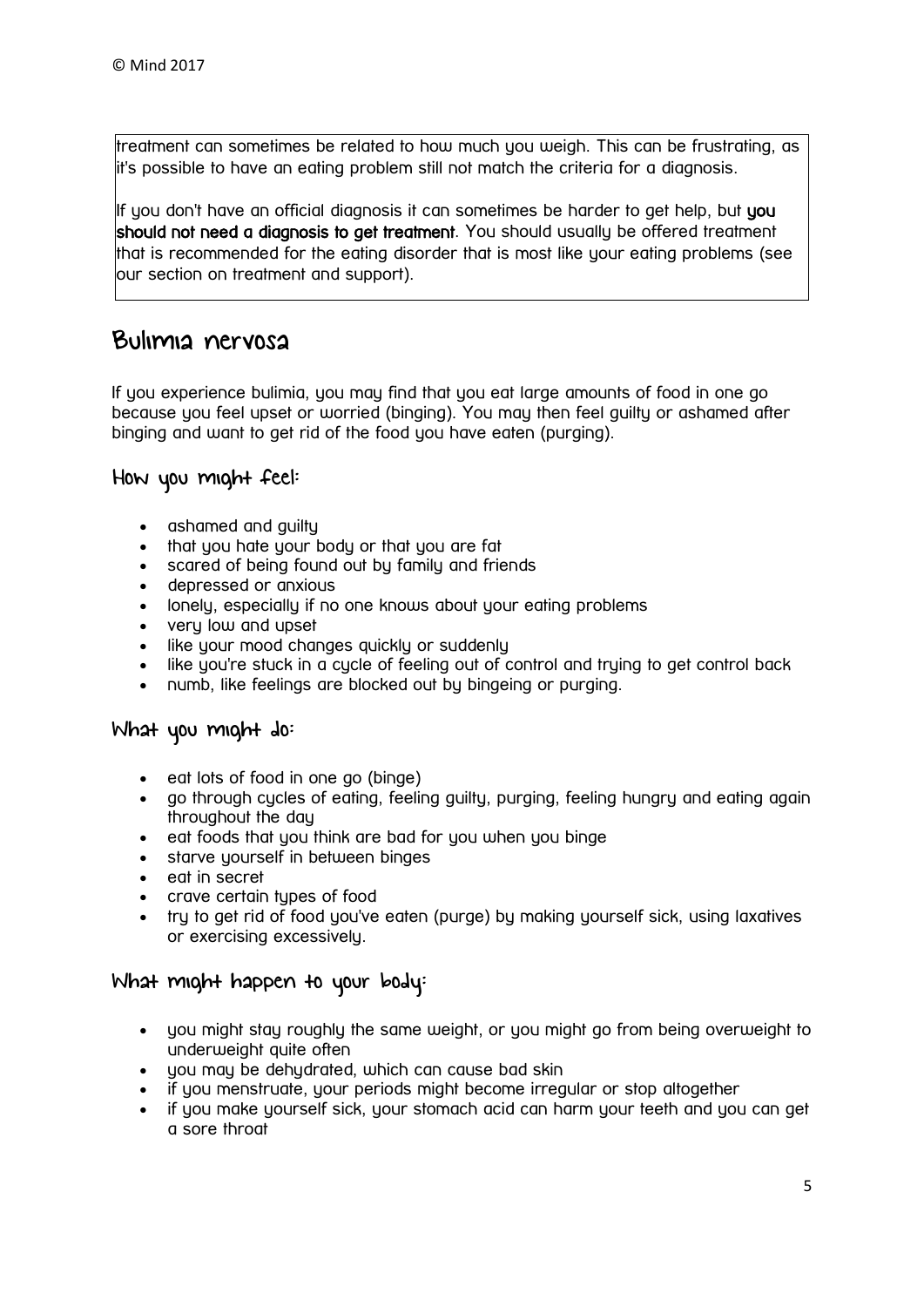if you use laxatives, you could develop irritable bowel syndrome (IBS), stretched colon, constipation and heart disease.

[Read about Craig's experience of coping with bulimia.](https://www.mind.org.uk/information-support/your-stories/a-young-man-coping-with-bulimia-my-experience/#.WJBg0NKLTIV)

### Anorexia nervosa

If you get an anorexia diagnosis, this is because you are not eating enough food to get the energy you need to stay healthy. Sometimes people assume anorexia is just about slimming and dieting, but it is much more than this. At its core it is often connected to very [low self-esteem,](https://www.mind.org.uk/information-support/types-of-mental-health-problems/self-esteem/) negative self-image and feelings of intense distress.

### How you might feel:

- like you can't think about anything other than food
- like you want to disappear
- that you have to be perfect
- like you are never good enough
- lonely, especially if no one knows about your eating problems
- that by eating you lose the control you feel you need
- that you are hiding things from your family and friends
- that you are fat and your weight loss isn't enough
- very frightened of putting on weight
- [angry](https://www.mind.org.uk/information-support/types-of-mental-health-problems/anger/#.WJBpK9KLTIU) if someone challenges you
- tired and disinterested in things
- [depressed](https://www.mind.org.uk/information-support/types-of-mental-health-problems/depression/#.WJBow9KLTIU) or [suicidal](https://www.mind.org.uk/information-support/types-of-mental-health-problems/suicidal-feelings/#.WJBo49KLTIU)
- [anxious](https://www.mind.org.uk/information-support/types-of-mental-health-problems/anxiety-and-panic-attacks/causes-of-anxiety/#.WJBo89KLTIU)
- a high or sense of achievement from denying yourself food or over-exercising
- panicky around meal times.

### What you might do:

- reduce your food intake or stop eating altogether
- count calories of all your food and spend a lot of time thinking about them
- hide food or secretly throw it away
- avoid foods that feel dangerous, like those with high amounts of calories or fat
- read recipe books and cook elaborate meals for people but not eat them yourself
- use drugs that say they reduce your appetite or speed up your digestion
- think about losing weight all the time
- exercise a lot and have strict rules about how much you need to do
- make rules about food, like listing 'good' and 'bad' foods or only eating things that are a certain colour
- develop very structured eating times
- check and weigh your body all the time.

### What might happen to your body:

you might weigh less than you should or lose weight very fast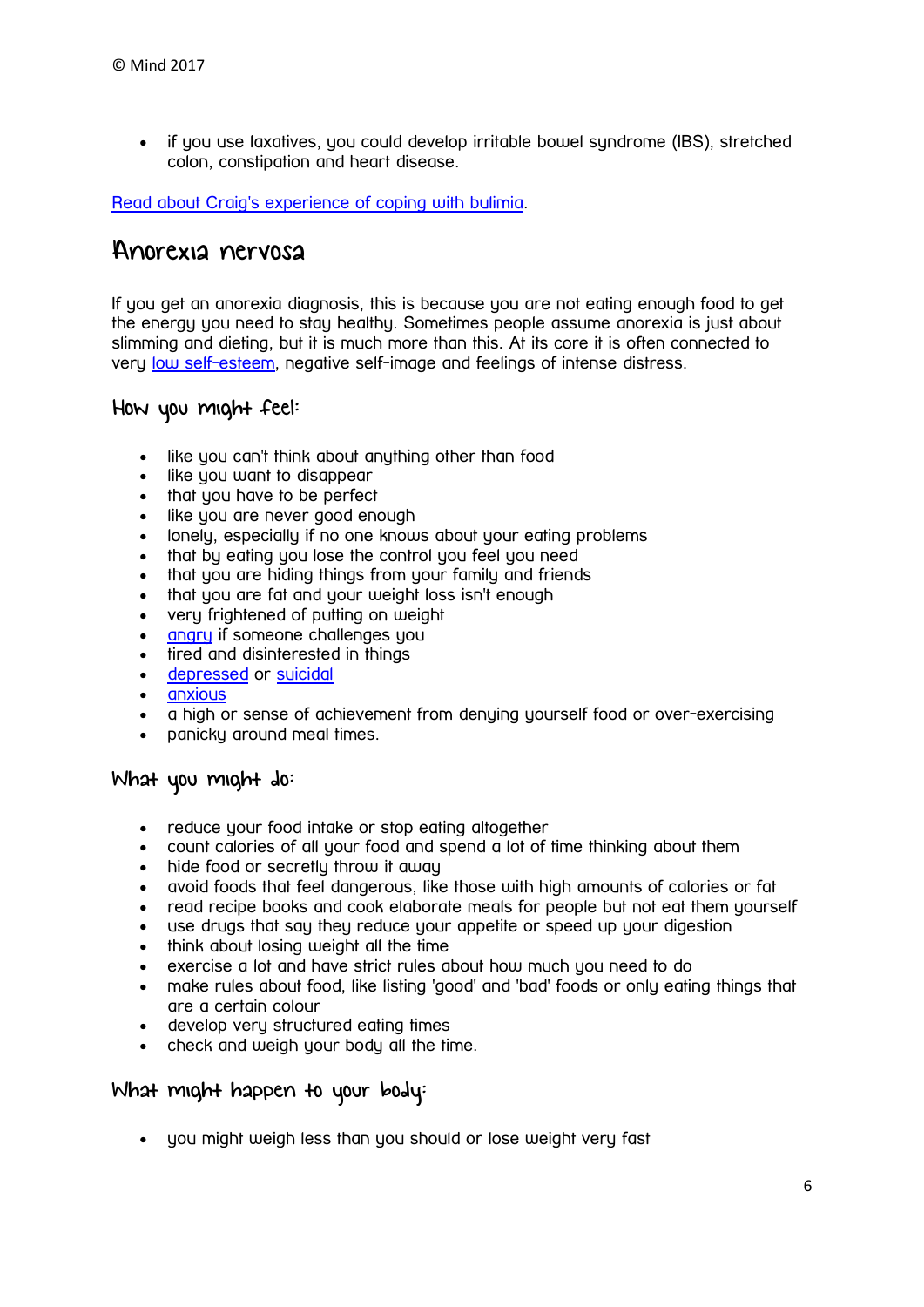- you might become physically underdeveloped (in particular if anorexia starts before puberty)
- you may feel weak and move slowly
- you may feel very cold all the time
- if you menstruate, your periods might become irregular or stop altogether
- your hair might thin or fall out
- you might develop fine fuzzy hair on your arms and face (called 'lanugo')
- uou might lose interest in sex or not be able to have or enjou it
- you may find it hard to concentrate
- your bones may become fragile and you might develop problems like osteoporosis.

"I started starving myself as a means of control. Everything else had been taken out of my control, but no one could force me to eat. I'd enjoy and crave the feeling of my stomach being... empty."

[Read Mark's story about his experience of anorexia](https://www.mind.org.uk/information-support/your-stories/not-just-a-girls-disease/#.WJB58dKLTIU)

# Binge eating disorder

If you have binge eating disorder you might feel that you can't stop yourself from eating, even if you want to. It is sometimes described as compulsive eating. If you experience binge eating disorder, you might rely on food to make you feel better or to hide difficult feelings.

### How you might feel:

- out of control and as if you can't stop eating
- embarrassed or ashamed
- lonely and empty
- very low, even worthless
- unhappy about your body
- stressed and anxious.

### What you might do:

- pick at food all day, eat large amounts all at once (bingeing)
- eat without really thinking about it, especially when you are doing other things
- regularly eat unhealthy food
- eat for comfort when you feel stressed, upset, bored or unhappy
- hide how much you are eating
- eat until you feel uncomfortably full or sick
- try to diet but find it hard.

### What might happen to your body:

• you might put on weight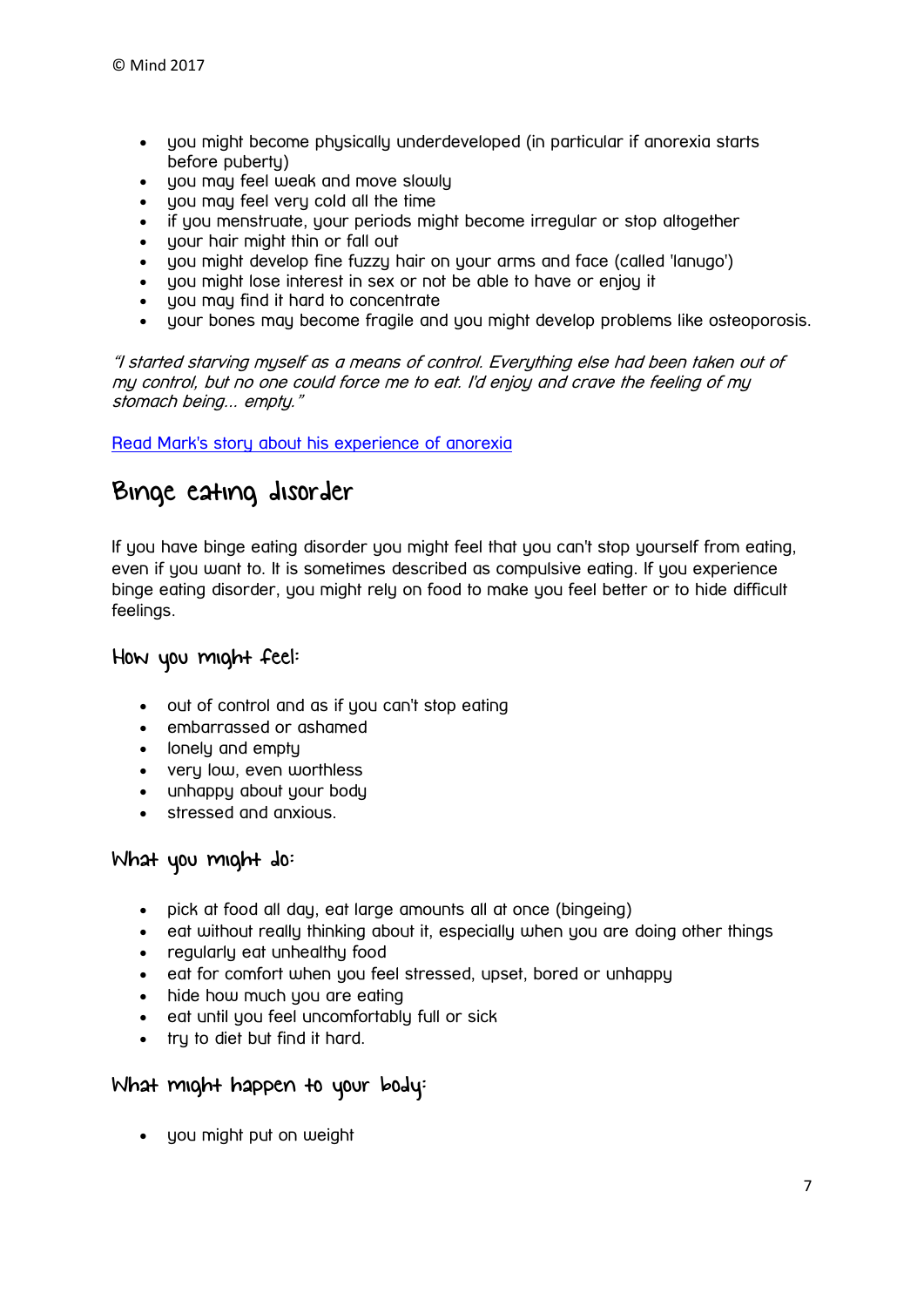- you might develop health problems associated with being overweight, such as diabetes, high blood pressure or joint and muscle pain
- you might experience breathlessness
- you might feel sick a lot
- you might experience sugar highs and crashes (having bursts of energy followed by feeling very tired)
- you might develop health problems such as acid reflux and irritable bowel syndrome (IBS).

"I dread any event with a buffet. Because I know I'll eat and I'll keep eating and I won't even enjoy it but I'll eat because I feel somehow I have to. I'll eat even when I'm feeling full, when I'm feeling bloated, feeling pain in my gut, feeling sick."

[Read about one person's experience of binge eating disorder,](https://www.mind.org.uk/information-support/your-stories/binge-eating-disorder-it-felt-momentous-to-have-a-calm-ordinary-conversation-about-it/#.WJBxMNKLTIU) and how it felt to finally talk [openly about it.](https://www.mind.org.uk/information-support/your-stories/binge-eating-disorder-it-felt-momentous-to-have-a-calm-ordinary-conversation-about-it/#.WJBxMNKLTIU)

# Other specified feeding and eating disorder (OSFED)

OSFED is a diagnosis that is becoming more common. In the past you may have been given a diagnosis of eating disorder not otherwise specified (EDNOS) – but this isn't usually used any more.

If you are given a diagnosis of OSFED it means that you have an eating disorder but you don't meet all the criteria for a diagnosis of anorexia, bulimia or binge eating disorder. This doesn't mean that your eating disorder is less serious, it just means that it doesn't fit into current diagnostic categories. You might experience any of the behaviours, feelings and body changes associated with other eating disorders.

Getting a diagnosis of OSFED can help you access treatment and support.

"I was assessed by my local [eating disorder] service and was given a diagnosis of EDNOS [now OSFED]. I managed to get my eating back on track. I continue to work on the feelings with the help of my therapist and am very much in recovery."

# Other diagnoses related to disordered eating

- Rumination disorder. If you have rumination disorder you will regularly regurgitate your food (but you do not have a physical health problem to explain it). You might re-chew, re-swallow or spit out the food you regurgitate.
- Pica. If you have pica, you will regularly eat things that are not food and have no nutritional value (for example chalk, metal or paint). This can potentially be very harmful.
- Avoidant/restrictive food intake disorder (ARFID). If you have ARFID you will feel a very strong need to avoid food in general or certain foods because of their smell, taste or texture. The idea of eating can fill you with anxiety. ARFID does not tend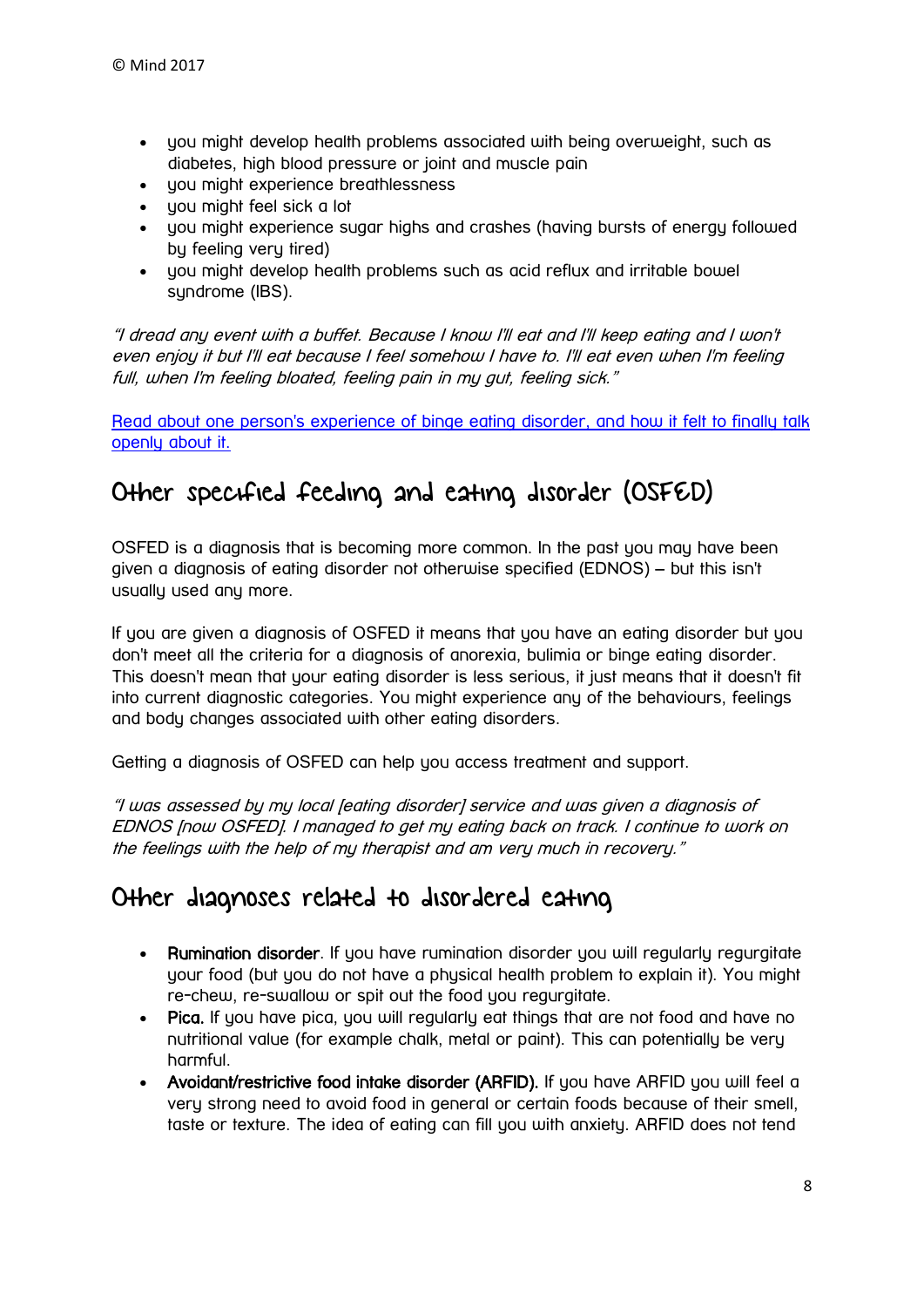to be connected to issues with body image – it is an anxiety about the process of eating itself.

"My eating disorder has never been about body image or control, and I've had it for as long as I can remember. When I'm faced with certain foods I feel a reaction in the pit of my stomach like someone has put a plate of the most disgusting things in front of me. I can only equate the sensation to walking past an open sewer."

# <span id="page-8-0"></span>What causes an eating problem?

There is no single cause of eating problems – most professionals think they come from a combination of environmental and biological factors. It might be hard to understand why it has become an issue for you, as the reasons may be complex and confusing.

This section covers:

- habits and traits
- difficult life experiences
- family issues
- social pressure
- physical and mental health problems
- biological and genetic factors
- triggers or 'at risk' times

"My eating problem was a response to difficult changes happening to me and the questions of identity these changes raised, but was also set against a backdrop of bullying, poor mental health and low self-esteem throughout my time at school"

[Read Lilith's blog about how they understand and experience their eating disorder.](https://www.mind.org.uk/information-support/your-stories/can-you-be-a-feminist-and-have-an-eating-disorder/#.WHeY0WSLQlI)

## Habits and traits

People with eating problems often share common traits which may make them more vulnerable, for example:

- perfectionism wanting everything to be perfect and rarely being satisfied with what you have done
- being very critical of yourself
- being very competitive
- [obsessive or compulsive behaviour](https://www.mind.org.uk/information-support/types-of-mental-health-problems/obsessive-compulsive-disorder-ocd/about-obsessive-compulsive-disorder/#.WJGfDctFDcs)
- a lack of confidence in expressing yourself.

## Difficult life experiences

The beginning of eating problems can be linked to a stressful event or trauma. This can mean physical, emotional or sexual abuse, the death of someone close to you, divorce or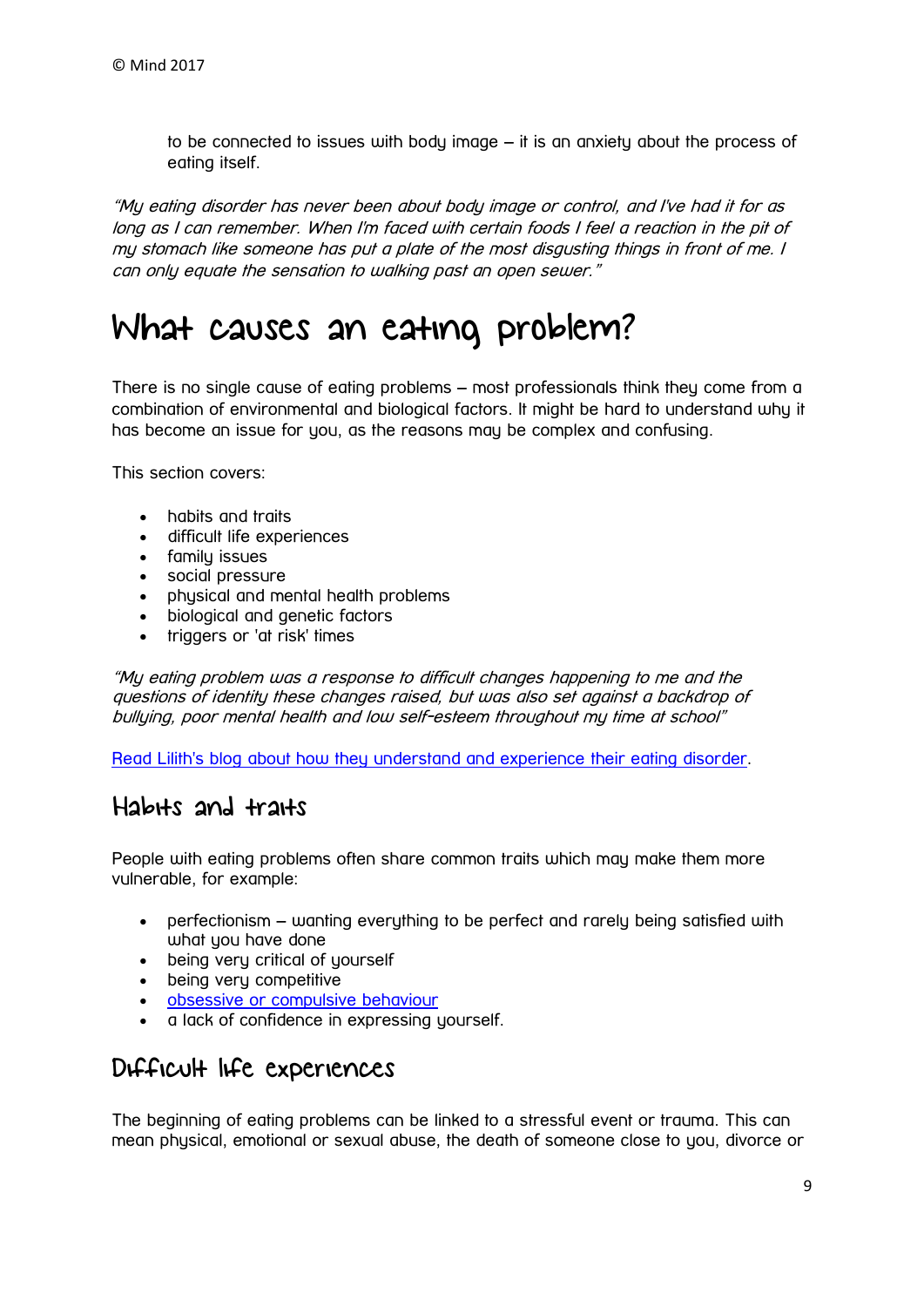serious family problems. Or it could be pressures at school or work such as facing exams or being bullied.

Eating problems often develop at the same time as you are going through major life changes such as puberty, going to a new school, working out your sexuality, or leaving home for the first time.

"My eating problem began when I was younger and was bullied a lot. I lost my appetite through stress and felt like people would like me more if I was thinner and seemed more in control. I associated eating with feeling like I was losing control."

# Family issues

Eating problems can be caused or made worse by childhood experiences. For example, if your parents were particularly strict, or home didn't feel like a safe or consistent place, you may have begun to use food as a way of gaining more control over your life. If they had very high expectations of you, you may have developed personality traits like perfectionism and self-criticism that can make you vulnerable to eating problems.

And if other people in your family were dieting, over-eating or experiencing an eating problem, this may have had an impact on you too.

"I had issues with my eating when my parents split up. It was the only part of my life that I felt like I could control, and I craved that control as everything else spiralled."

### Social pressure

Although social and cultural pressures probably don't cause eating problems, they can contribute to them and help to keep them going. Films, magazines, social media, adverts and peer pressure means that we are surrounded by messages about our body and (unachievable) ideas about how we should look.

You might not even be aware that it is happening, but you may find yourself comparing yourself with these unrealistic images and feeling bad about yourself as a result. This kind of social pressure can make you feel that you are not good enough, and can have an impact on your body image and self-esteem.

# Physical and mental health problems

If you have physical or mental health problems, you may also develop eating problems. Having a physical health problem can make you feel powerless, so you may be using eating or exercise as a way of feeling in control.

Eating problems can begin because you experience a mental health problem such as [depression,](https://www.mind.org.uk/information-support/types-of-mental-health-problems/depression/#.WJHDvstFDcs) [anxiety,](https://www.mind.org.uk/information-support/types-of-mental-health-problems/anxiety-and-panic-attacks/about-anxiety/#.WJHD7ctFDcs) [bipolar disorder](https://www.mind.org.uk/information-support/types-of-mental-health-problems/bipolar-disorder/#.WJHEB8tFDcs) or [body dysmorphic disorder.](https://www.mind.org.uk/information-support/types-of-mental-health-problems/body-dysmorphic-disorder-bdd/#.WJHEIctFDcs) They can be linked to feelings of low [self-esteem,](https://www.mind.org.uk/information-support/types-of-mental-health-problems/self-esteem/) worthlessness or powerlessness. Having an eating problem can also cause you to experience these kinds of mental health problems.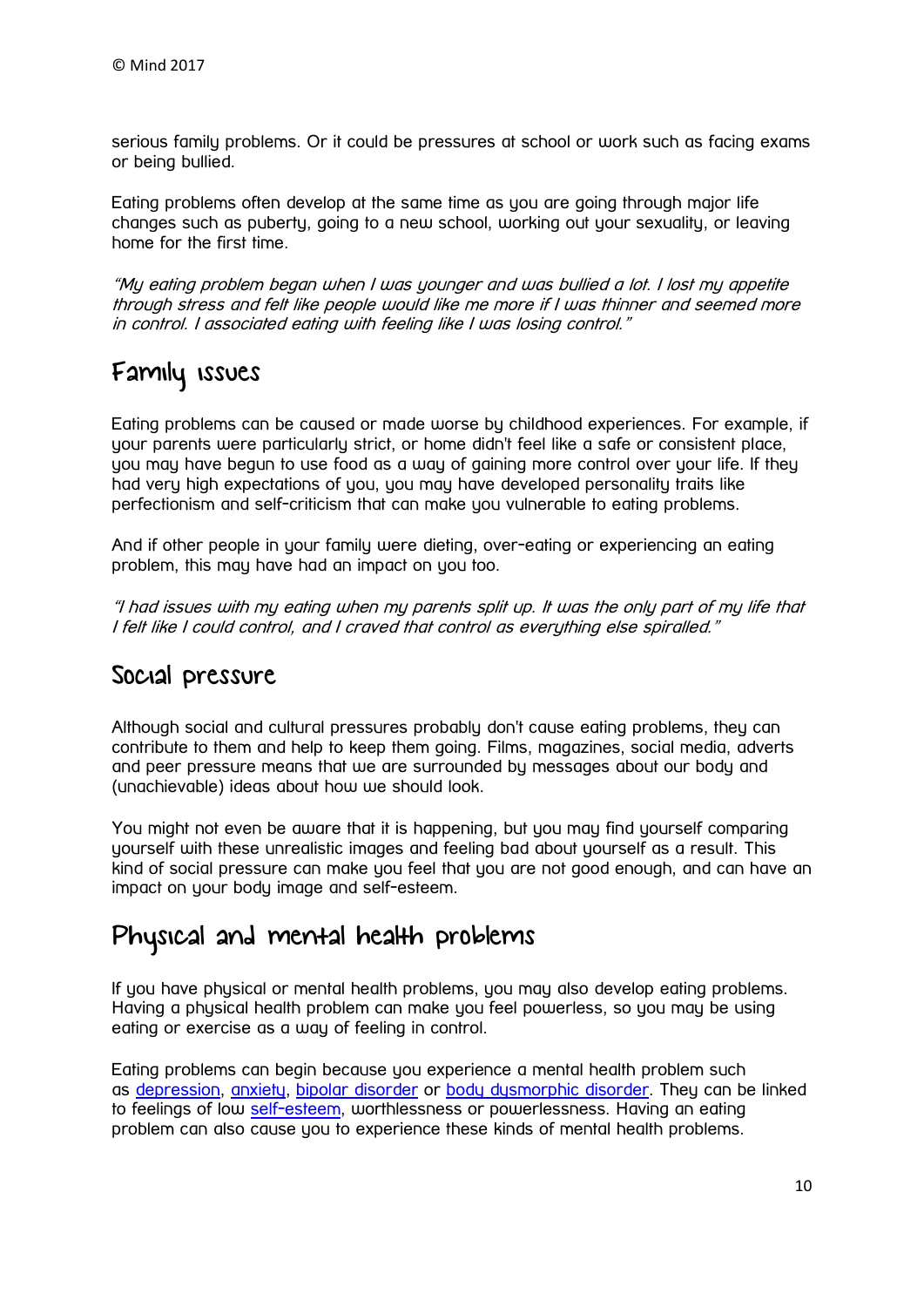# Biological and genetic factors

Research has shown that your genes may have an impact on whether you are vulnerable to developing an eating problem.

It has also been found that some people with eating problems seem to have different amounts of the brain chemicals that control hunger, appetite and digestion. For example:

- Having too much or too little of the brain chemical serotonin can affect your mood and appetite.
- Some people may be more sensitive to the hormones that control hunger and fullness. This could make them more likely to overeat or binge.

Research is ongoing to find out more about the possible biological and genetic causes of eating problems.

### Triggers or 'at risk' times

Some things, although not the cause of your eating problem, could help to keep it going once it has developed. If you have had eating problems in the past, or you are coping with recovery at the moment, you might find it helpful to think about things that might make it more likely that your eating problems will come back – for example stressful situations or going on a diet. Some people call these 'triggers' or 'at risk' times.

### Perinatal eating problems

Some women find that eating problems get worse during pregnancy or after having a baby. You can find more information about eating problems around pregnancy on the midwife-led charity [Tommy's](https://www.tommys.org/pregnancy-information/im-pregnant/mental-wellbeing/specific-mental-health-conditions/eating) website.

# <span id="page-10-0"></span>How can I help myself?

Living with – and recovering from – eating problems is really challenging. You have to think about food daily and live in your changing body. But there are lots of ways that you can help yourself cope with these challenges. This section covers:

- Talking to people you trust
- Dealing with misconceptions
- Looking for peer support
- Managing relapses
- Dealing with other people's comments
- Coping with putting on weight
- Chanaina unhealthu routines
- Dealing with difficult times of year
- Staying safe online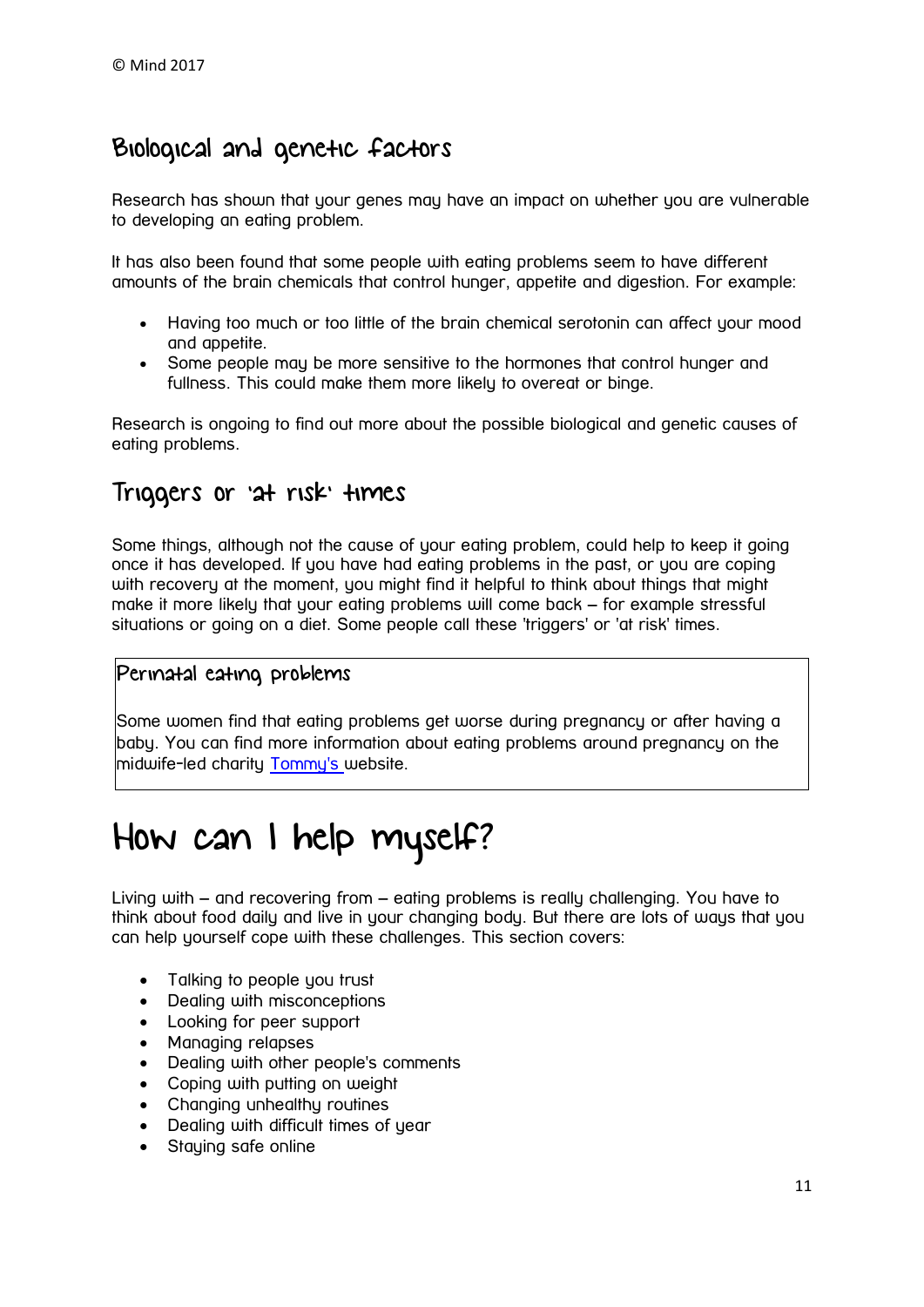Looking after yourself

### Am I ready to think about recovery?

Recovery means different things to different people. It might mean that you don't ever have an eating problem thought or behaviour again. Or it might mean you do still have them but they don't happen as often and they have less impact on your life.

Your thoughts about how you perceive your relationship with food, and whether you want to recover, might change over time too. At times you might feel that you don't have a problem, or that your behaviours are actually helpful to you. Your eating problem may feel comforting, safe or even exhilarating. And you may feel scared of the changes that come that will with recovery. For example you might feel:

- afraid of losing or putting on weight
- anxious about losing control
- that your eating problem is such a big part of your life that you aren't sure who you are without it.

Whatever recovery looks like to you, it can take a long time to get there – even when you feel ready to try. You may have to think in years rather than weeks and months. If you have tried to recover before, or have relapsed, you might start to feel as if you are completely beyond help. But it is possible to feel better, even if it takes a long time.

We hope that the information in this section, and our section on treatment and support, will help you think about some positive steps you could take.

"It has taken me a long time to effect any change for the better in myself, and I am still a long, long way from where I want to be, but when I finally came to terms with the implications on my life of my condition I was able to start at least planning how to get better."

# Talking to people you trust

Eating problems can feel very difficult to talk about, for many reasons. But although people around you may find eating problems difficult to understand, they will usually want to help however they can.

If you are finding it hard to talk, you could try writing things down. Some people find that writing things in a letter for example can help get thoughts out more clearly. You might also find it helpful to show people our information about eating problems to help them understand more about them.

"Be open with the people closest to you; they may not completely understand, but they can help."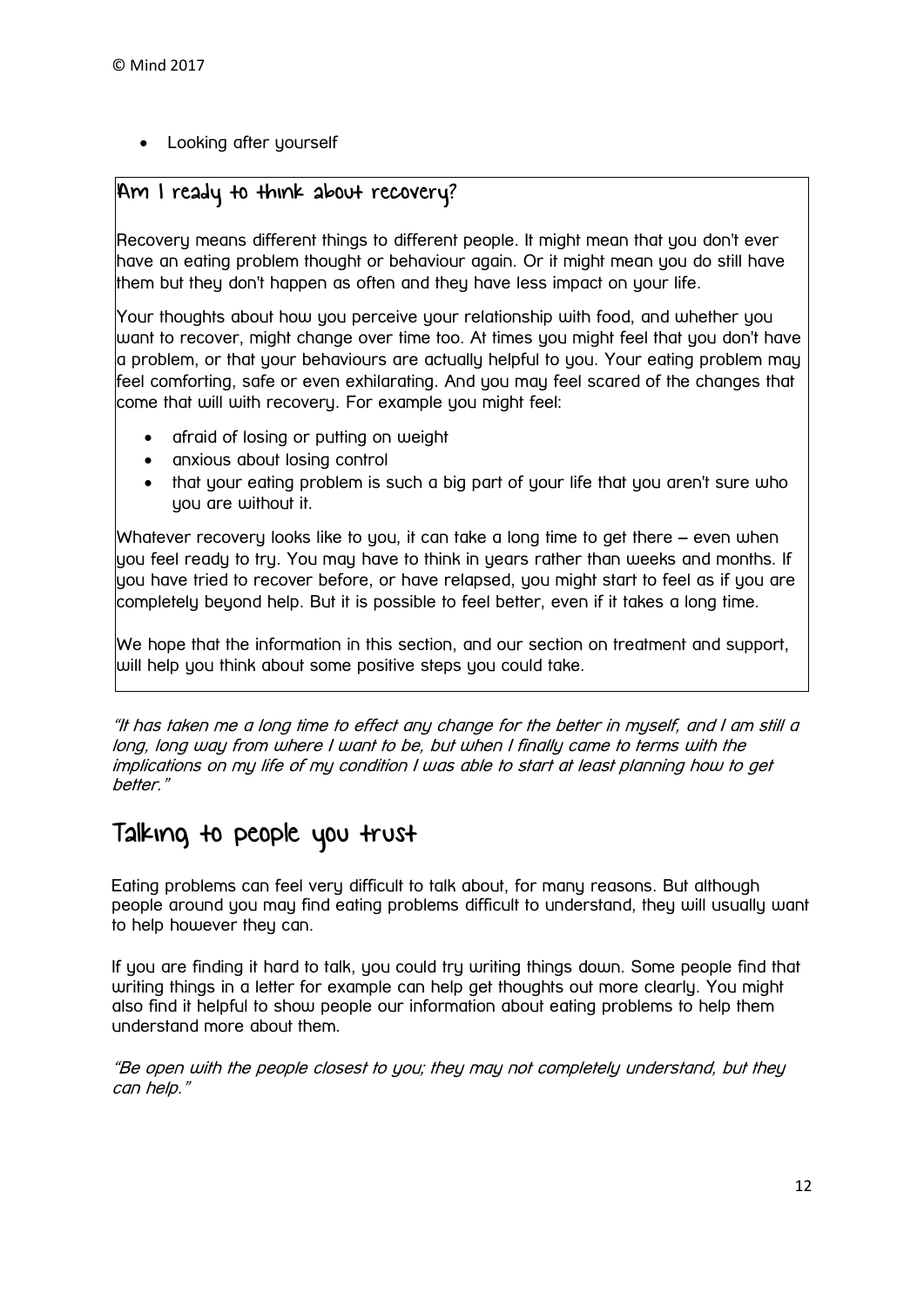### Dealing with misconceptions

Because lots of people think that only young women get eating problems, you may find it more difficult to talk about your experiences if you are a man, or an older women. But lots of men and older women also have eating problems.

Also you may find your body changes faster than your mental health. As you start to look healthier, you may feel worse. Other people may think you are recovered when actually you are still finding things very hard. Keeping up the conversation about how you're feeling, with people you trust, can help.

[Read Mark's blog about his experience of eating problems, 'Not just a girls'](https://www.mind.org.uk/information-support/your-stories/not-just-a-girls-disease/#.WJRQh2SLSAw) disease'.

## Looking for peer support

Eating problems can make you feel ashamed, isolated and misunderstood. It can really help to talk to people who understand. You can look for peer support online or face-toface. These charities can help you find suitable peer support for people with eating problems:

- [b-eat](https://www.b-eat.co.uk/)
- Overeaters Anonumous
- [Men Get Eating Disorders Too](http://mengetedstoo.co.uk/)
- [Student Minds](http://www.studentminds.org.uk/supportforme.html)

[\(See our pages on peer support](https://www.mind.org.uk/information-support/drugs-and-treatments/peer-support/) for more information and sources of support.)

### Managing relapses

It's very common to go back to old thoughts and behaviours, especially around times when you are very stressed. It can he helpful to identify times when you might be more at risk of your eating problems returning. They might be:

- times when you gain or lose weight or your body changes shape
- aoina on a diet
- going on holiday
- **pregnancy and after giving birth**
- high stress situations such as exams, getting married/civil partnered, going through a break-up or moving house.

Think about your early warning signs and what you can do to help prevent things getting worse. Early warning signs could be:

- eating too much or too little
- bargaining with yourself about food and eating
- wanting to purge
- fixating on food and thinking about it all the time
- checking your body or weighing yourself more.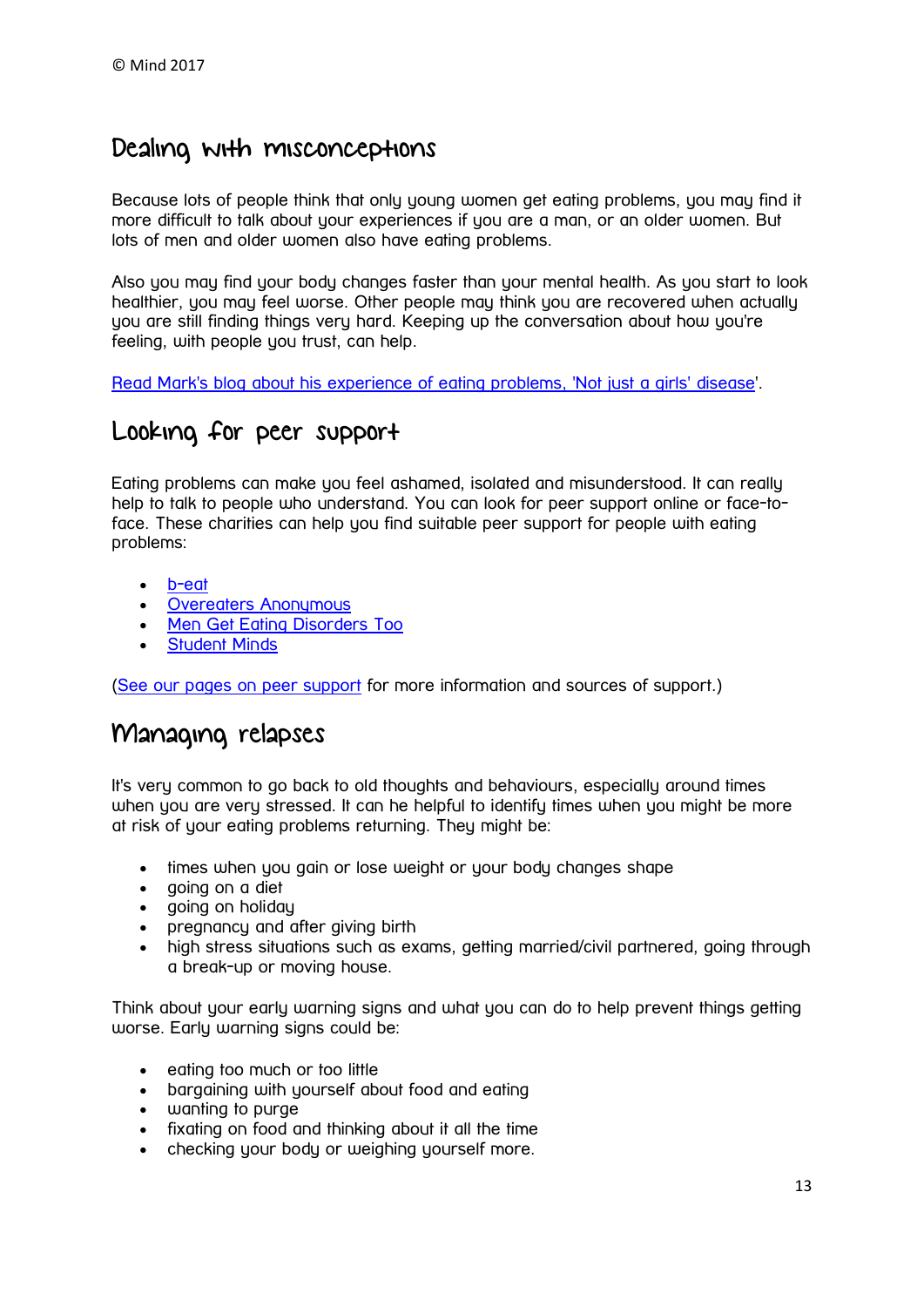Most people will have setbacks in their recovery. But after each setback you may find you understand more about yourself and your eating problem. It's important to try and be gentle with yourself and accept relapses as part of a long, but achievable, process of change.

"As long as I was still taking baby steps, i.e. occasionally trying a small piece of something new that wasn't too dissimilar to things I already ate, then I was still working towards better health."

### Dealing with other people's comments

Lots of people don't understand what it's like to have an eating problem. Some people may feel it's ok to comment on your body, your weight, or how much (and what) you are eating. They may think they are saying something positive, without realising that it might be difficult for you to hear. This can be really hard to cope with.

Read Susanna's blog 'but you look fine to me' [about dealing with eating problems](https://www.mind.org.uk/information-support/your-stories/but-you-look-fine-to-me/#.WJRsMmSLQlI) when uou look 'normal'.

What helps or hurts is different for everyone. It might help to try and explain to family and friends how you feel and what a more helpful or supportive response would be. But you can't always stop people from saying unhelpful things. It could be a good idea to think about how you will deal with the things people might say.

[Read Eleanor's blog about dealing with eating problems at work, and how other people](https://www.mind.org.uk/information-support/your-stories/eating-problems-at-work-how-you-can-help/#.WVDzr-vyuM9)  [can help.](https://www.mind.org.uk/information-support/your-stories/eating-problems-at-work-how-you-can-help/#.WVDzr-vyuM9)

"Often I am ashamed of admitting I have my disorder …because I am scared that people will not believe me or think it's serious, even though bulimia has dominated my life since age 15."

# Coping with putting on weight

Recovery will not mean putting on weight for everybody. But for some people this is an incredibly difficult challenge to live with. Some people have found these tips have worked for them:

- Write down the reasons why you want to recover and look at them when things feel difficult.
- Take all of your clothes that don't fit to a charity shop, or sell them online. Treat yourself to some new clothes in sizes you feel confident in.
- Try not to spend too much time looking in mirrors or checking your body.
- Avoid weighing yourself if possible.
- Write down all the healthy physical changes that are happening in your body.
- Talk to other people have a rant or share your worries with someone who understands.
- Try not to make comparisons or spend too much time looking at pictures of people in magazines or online. Remember that these pictures are usually filtered or photoshopped.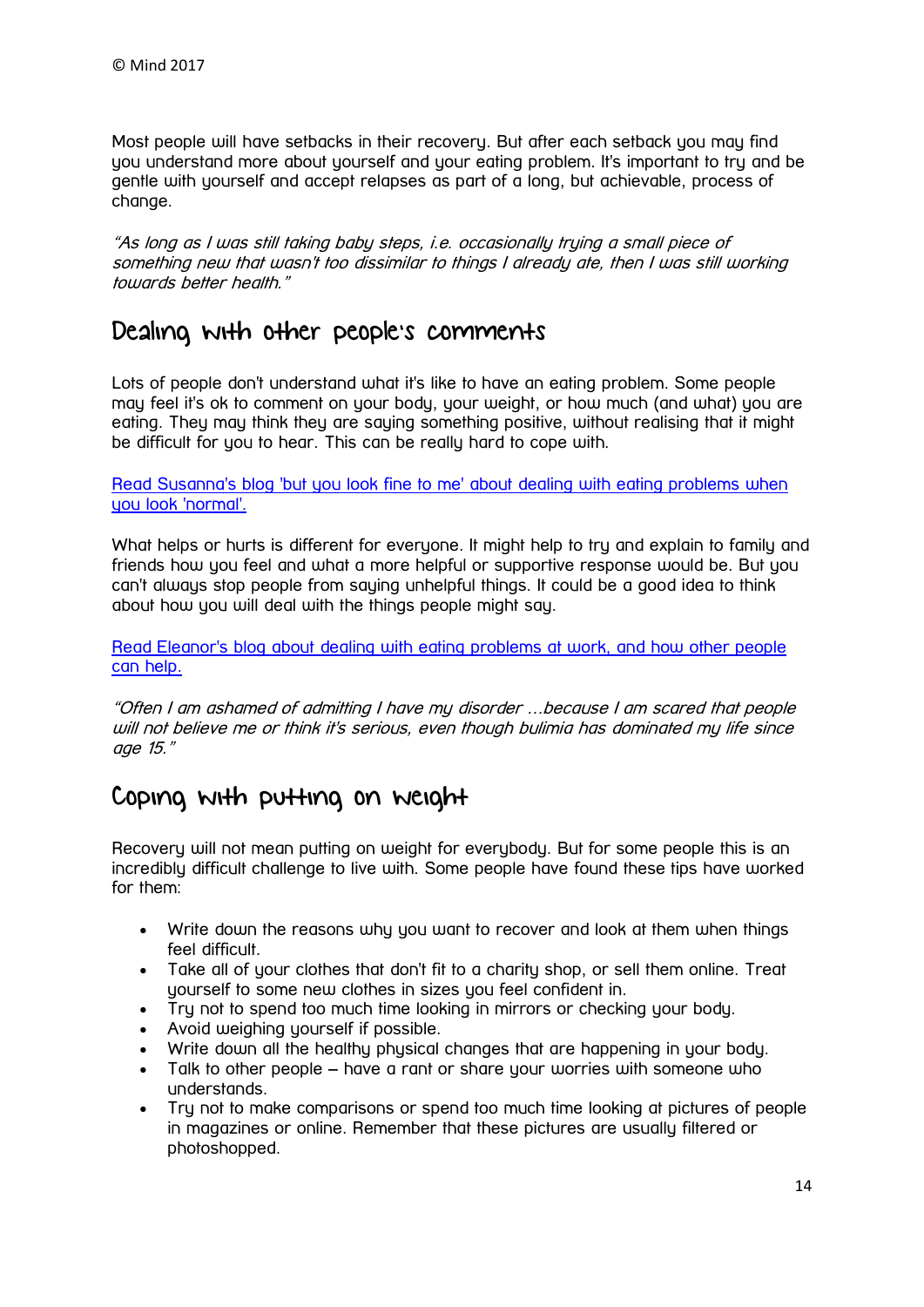"Distractions after a meal are key for me! Going online, watching a movie, reading, working, etc."

# Changing unhealthy routines

Routines around eating and food can be hard to break. But you might find that making small changes can help. For example:

- Buy smaller amounts of food if you are worried about overeating.
- Try to distract yourself whenever you find yourself focusing on your body and weight. It can help to try a new hobby or interest that takes a lot of concentration.
- Find fun things to distract yourself after meals if you are worried about purging.
- Try to think of some positive goals that are not related to food or calories.

"I do better with buying food in single servings so I only have around what I'm intending to eat there and then.'

# Dealing with difficult times of year

There are certain times of year that might trigger difficult thoughts and behaviours. Often these are celebrations that tend to revolve around food and eating with others, like Christmas and birthdaus.

- Talk to someone you trust about how you feel and what might make things easier.
- If possible, find alternative ways to celebrate.
- Think about things you can do to look after yourself when you are finding things hard.
- Acknowledge and accept that there might be times where you feel out of control.
- Be gentle with yourself and don't set your expectations too high.

### Ramadan and eating problems

If you are Muslim you may find that Ramadan causes conflicts between your faith and your eating problems and recovery. Some people find that fasting triggers thoughts and behaviours related to their eating problem, especially if they are praised for eating very little. Others find that eating with family and friends during iftar makes them feel out of control.

Although you may be excused from fasting if you have a medical problem, this may make you feel guilty. Other people may not understand why you are not fasting.

Read Habiba's blog on the b-eat website about [eating disorders and Ramadan.](https://www.beateatingdisorders.org.uk/your-stories/ramadan-grips-of-anorexia)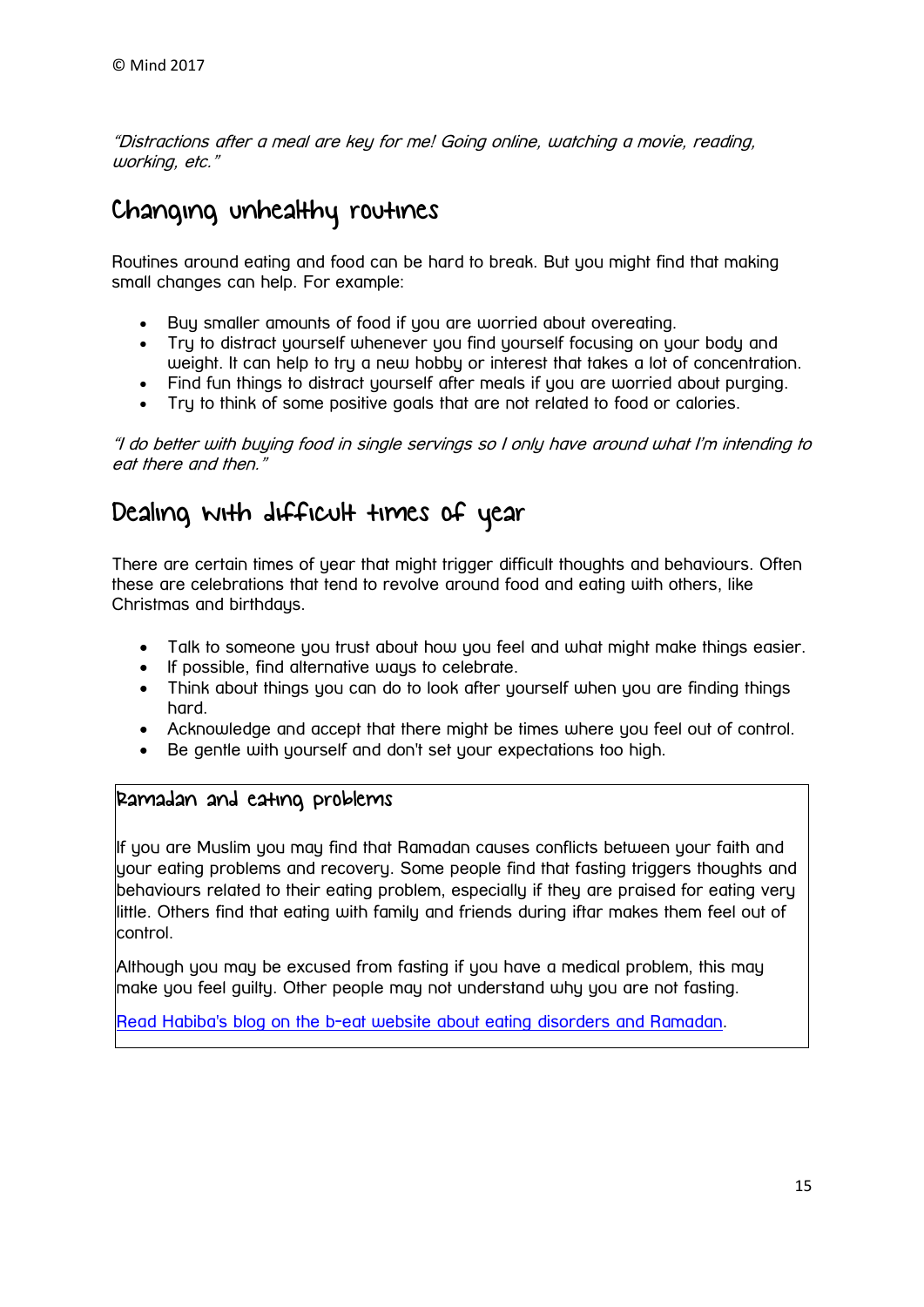# Staying safe online

If you have an eating problem you may find that you spend a lot of time comparing your body to other people's, sometimes without even really realising you are doing it. We are often surrounded by pictures and images – especially on social media.

- Be aware of how you feel when you are online and adjust the places you visit and the people you follow if you need to. It is ok to take a break from social media, or to adjust your lifestyle, so that this plays less of a part in how you spend your time.
- Remember that many pictures have been manipulated to make the person look different. Even pictures on social media may have been filtered or photoshopped.
- Think about how you deal with pictures of yourself. Do they make you feel bad or do you feel you need to change them to hide how you really look?
- Think about whether you are following anyone whose pictures make you feel bad or trigger problematic thoughts. Unfollow them if you can.
- Block or avoid any websites that promote eating disorders.
- Look for positive communities around eating, recovery and body positivity.

Read Juliette's blog about [the challenges of travelling with an eating disorder,](https://www.mind.org.uk/information-support/your-stories/travelling-with-eating-disorders/#.WJRs_2SLQlI) and what [helps her cope.](https://www.mind.org.uk/information-support/your-stories/travelling-with-eating-disorders/#.WJRs_2SLQlI)

# Looking after yourself

Be as kind to yourself as you can. Have a look at our information on:

- [relaxation](https://www.mind.org.uk/information-support/tips-for-everyday-living/relaxation/)
- [mindfulness](https://www.mind.org.uk/information-support/drugs-and-treatments/mindfulness/)
- [improving your mental wellbeing](https://www.mind.org.uk/information-support/tips-for-everyday-living/wellbeing/)

"Be proud of yourself for the smallest steps you make because you're heading in the right direction. If you manage to put a tiny lump of cheese on top of your pasta, praise yourself. If you recognise you are having a bad day, accept it because it's all part of the process."

# <span id="page-15-0"></span>What treatment is available?

Treatment can help you develop balanced and healthy eating patterns and help you face – and cope with – the underlying issues which may be causing your eating problem. This section covers:

- Talking to your doctor
- Online self-help programmes
- Talking treatments
- Medication
- Admission to a clinic
- Non-invasive brain stimulation techniques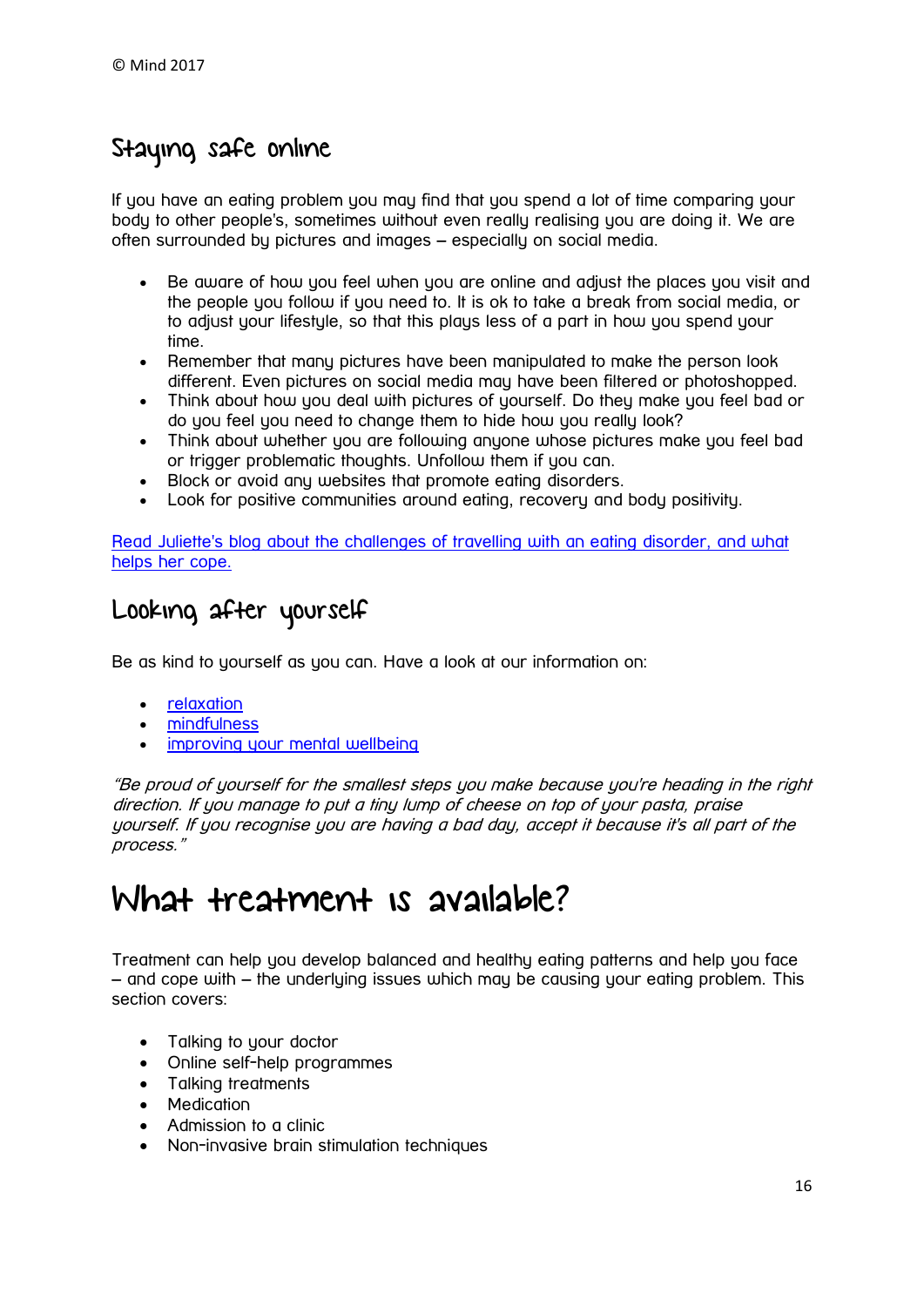Note: we've included information on the recommended treatments for anorexia, bulimia and binge eating disorder. If you have been diagnosed with other specified feeding or eating disorder (OSFED) or you do not have a diagnosis, your doctor should offer you the recommended treatment for the diagnosis that most closely matches your symptoms. You shouldn't need a diagnosis to get treatment.

"Ultimately, my psychologist, occupational therapist and dietician saved my life."

# Talking to your doctor

Talking about your eating problems can be scary, but if you'd like treatment and support, the first step is usually to visit your doctor (GP). They should be able to refer you to more specialist services.

See our pages on [seeking help for a mental health problem](https://www.mind.org.uk/information-support/guides-to-support-and-services/seeking-help-for-a-mental-health-problem/#.XPUtLxZKiM8) for more information on how to prepare for an appointment and having your say in treatment.

## Online self-help programmes

If you are diagnosed with bulimia or binge eating disorder, or your eating problems have similar sumptoms, you may be offered support through an online self-help programme at first. You should receive short support sessions alongside the programme. These may be face-to-face or over the phone. If you are finding it hard to complete, or don't find it helpful, ask your GP for more support.

## Talking treatments

The [National Institute for Health and Care Excellence](https://www.nice.org.uk/guidance/cg9/chapter/1-Guidance#care-across-all-conditions) (NICE) – the organisation that produces guidelines on best practice in health care – recommends the following talking treatments for eating problems:

- Cognitive behavioural therapy for eating disorders (CBT-ED). This is an adapted form of CBT specifically for treatment of eating disorders, including anorexia. There are alternative forms of CBT for bulimia nervosa (CBT-BN) and binge eating disorder (CBT-BED). [\(See our pages on CBT](https://www.mind.org.uk/information-support/drugs-and-treatments/cognitive-behavioural-therapy-cbt/) for more information.)
	- o For anorexia, you should be offered up to 40 sessions, with twice weekly sessions in the first tujo or three weeks.
	- $\circ$  For bulimig you should be offered at least 20 sessions, and may be offered twice weekly sessions at first.
	- $\circ$  For binge eating disorder you should be offered group CBT sessions at first. Tell your therapist or your GP if you do not find these helpful or if you would like individual therapy.
- Family therapy. This means working through issues as a family with the support of a therapist and exploring the dynamics or situations that might have prompted the feelings underlying an eating disorder. It can help your family understand your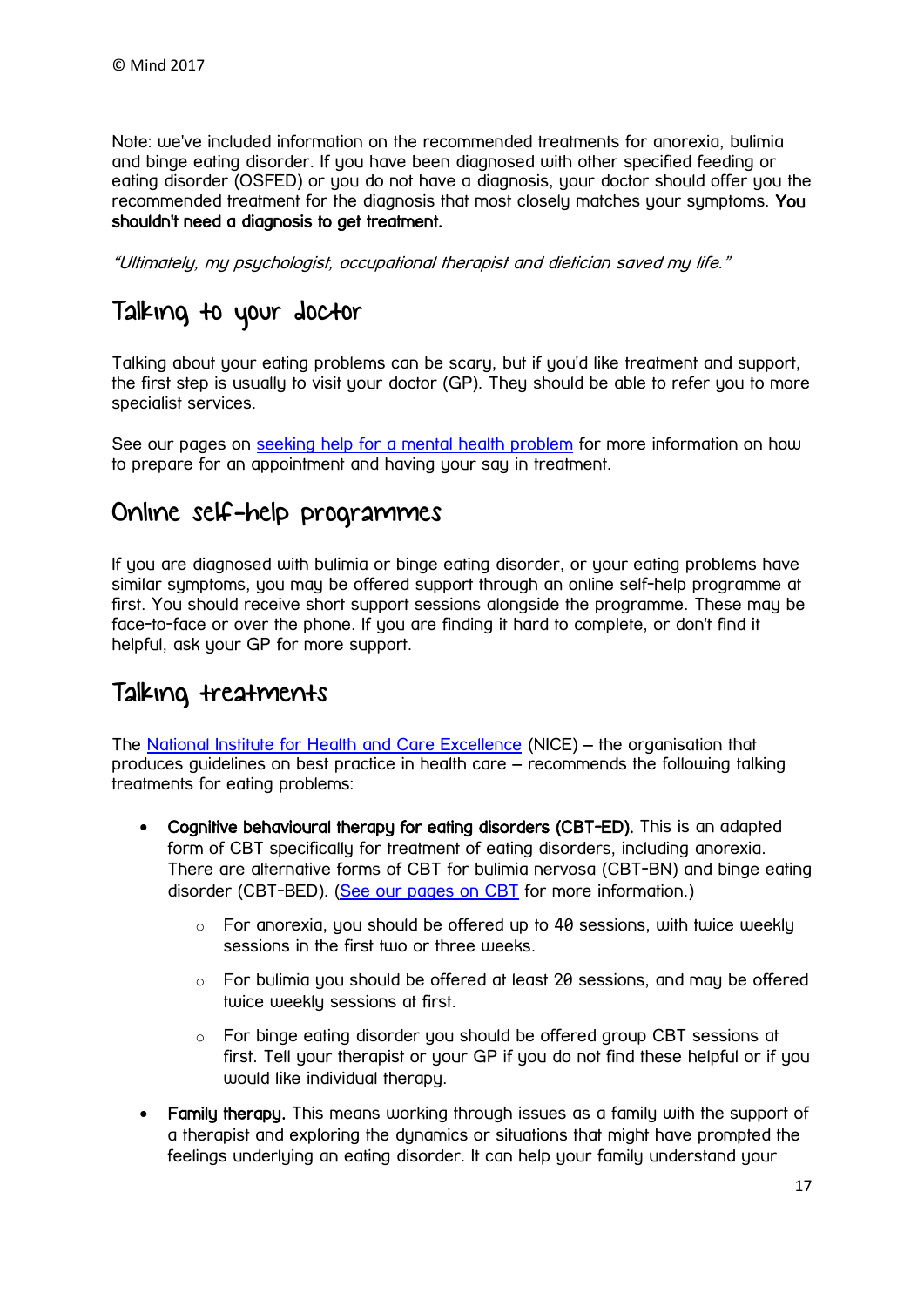eating problems and how they can support you. Family therapy is often offered to people with anorexia, especially younger people.

"Cognitive behavioural therapy really helped me to change the distorted thoughts flying around my head and move on from my eating disorder."

(See our pages on [talking treatments](https://www.mind.org.uk/information-support/drugs-and-treatments/talking-therapy-and-counselling/) for more information about these kinds of therapies.)

### Accessing talking treatments

You can access talking treatments through the NHS. Your GP should be able to make a referral. There can be long waiting lists on the NHS, so you may also want to consider seeing a therapist privately – but be aware that private therapists usually charge for appointments. You can find a private therapist through the [British Association for](http://itsgoodtotalk.org.uk/)  [Counselling and Psychotherapy \(BACP\).](http://itsgoodtotalk.org.uk/)

You may also be able to find [free counselling services and support groups through the](https://www.b-eat.co.uk/support-services)  [eating disorder charity](https://www.b-eat.co.uk/support-services) b-eat.

### Additional treatments for anorexia

These are some additional treatments which you may also be offered to treat anorexia:

- Maudsley Anorexia Nervosa Treatment for Adults (MANTRA). This treatment helps you work towards recovery by helping you understand what keeps you attached to anorexia, and gradually learn alternative ways of coping. This should be done at a pace that suits you and your needs. You should be offered at least 20 sessions.
- Specialist Supportive Clinical Management (SSCM). This is not a type of talking treatment, but talking treatment may be included within it. During SSCM you will have weekly meetings where you receive support for weight gain, physical health checks, education and advice. You will also have a chance to talk about key issues you are experiencing and think more about your symptoms and behaviour.
- Focal Psychodynamic Therapy (FPT). If other treatments have not worked, you may be offered eating disorder-focused psychodynamic therapy.

## Medication

There are no drugs specifically for eating disorders, but you may be offered medication to treat some underlying factors (such as [depression](https://www.mind.org.uk/information-support/types-of-mental-health-problems/depression/) or [anxiety\)](https://www.mind.org.uk/information-support/types-of-mental-health-problems/anxiety-and-panic-attacks/). The most common medication prescribed to people experiencing bulimia or binge eating disorders is a type of [antidepressant](https://www.mind.org.uk/information-support/drugs-and-treatments/antidepressants/) known as selective serotonin reuptake inhibitors (SSRIs). If you have anorexia, you may be offered antidepressants or [antipsychotics.](https://www.mind.org.uk/information-support/drugs-and-treatments/antipsychotics/) Most people are offered these drugs alongside talking treatments – medication shouldn't be the only thing you're offered.

Being underweight can mean that drugs are absorbed more quickly into your bloodstream, which could make medication harmful or not as effective as it should be.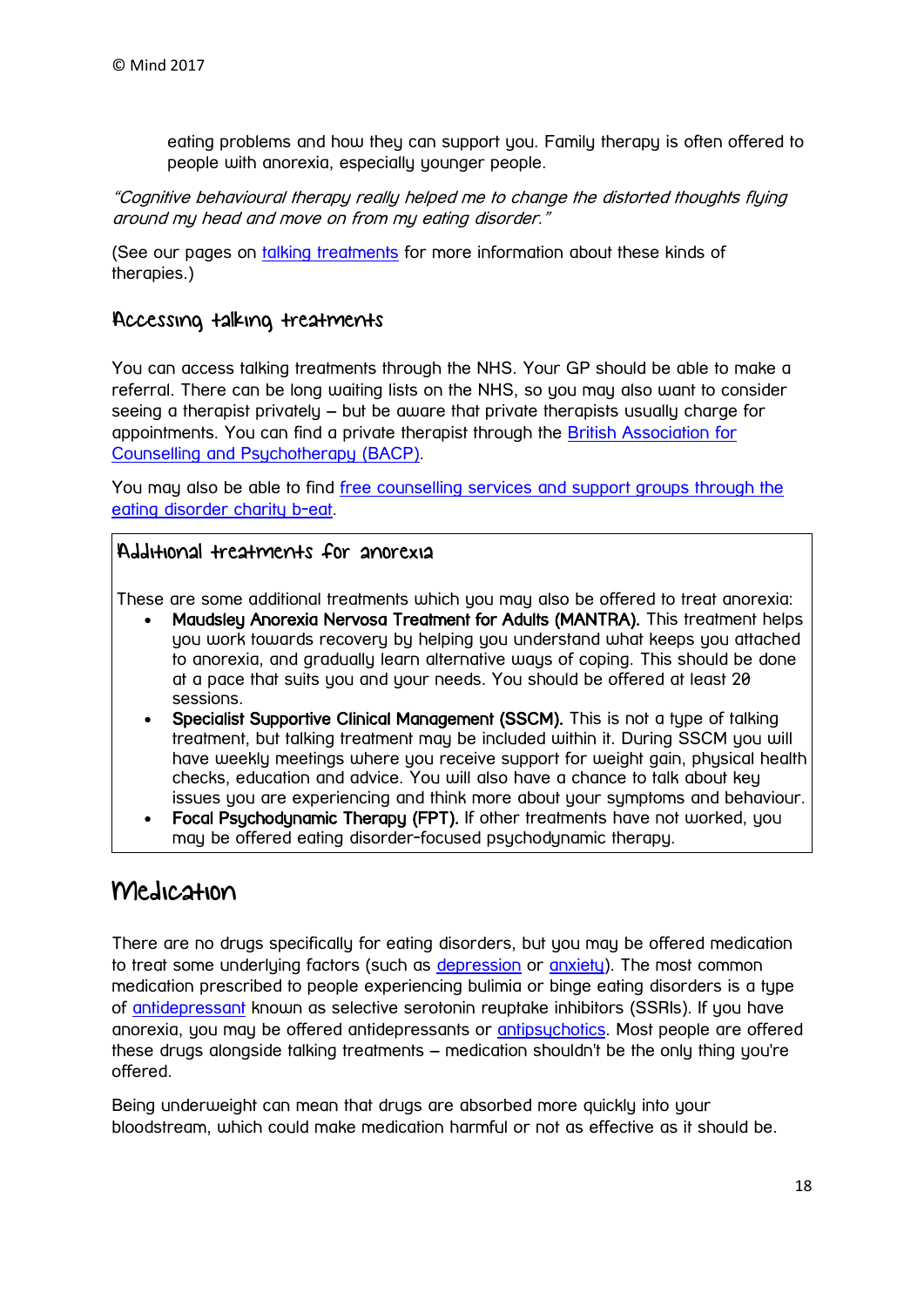Your doctor will decide whether to offer you medication, and you can decide whether you want to take it.

(See our pages on [antidepressants,](https://www.mind.org.uk/information-support/drugs-and-treatments/antidepressants/) [antipsychotics](https://www.mind.org.uk/information-support/drugs-and-treatments/antipsychotics/) and [psychiatric medication in](https://www.mind.org.uk/information-support/drugs-and-treatments/medication/)  [general](https://www.mind.org.uk/information-support/drugs-and-treatments/medication/) for more information about these drugs, including what to know before you take them and your right to refuse medication.)

## Admission to a clinic

You may need to go into hospital or to a clinic if your doctor or care team feel you are very unwell or underweight, if other kinds of treatment haven't worked, or if your home environment is making it hard for you to stay well.

If you are an outpatient or day patient, you will go home most evenings and weekends. If you are an inpatient, you will stay in the hospital or clinic for most of your treatment. How long you are admitted for will depend on how much help you need to recover.

You will normally receive a range of support as an inpatient. The staff at the hospital or clinic could include:

- doctors
- dieticians
- psychotherapists
- occupational therapists
- social workers
- family and relationship therapists
- specialist nurses.

Treatment can include:

- talking therapies
- working in groups with other people experiencing eating problems
- medication
- refeeding.

Your weight and general health will be monitored. There may be aujdance on buying, preparing and serving food, how to cope with stress and anxiety, how to be more assertive, and how to manage anger and communicate well.

"With the daily routine, support system, classes and therapy I was able to start to rationalise anorexia's thoughts and slowly become stronger."

# What is 'refeeding'?

Refeeding means being given food with the aim of bringing your weight up to a healthy level – it involves helping you to gain weight so that your energy levels and your physical health improve. You may be given specific foods because they have certain nutritional values or are particularly good at helping people gain weight .

How this works varies from one clinic to another. Some doctors may do this over a longer period of time, allowing you to gradually increase your weight, whereas others will want to help you back to a healthy weight as soon as possible.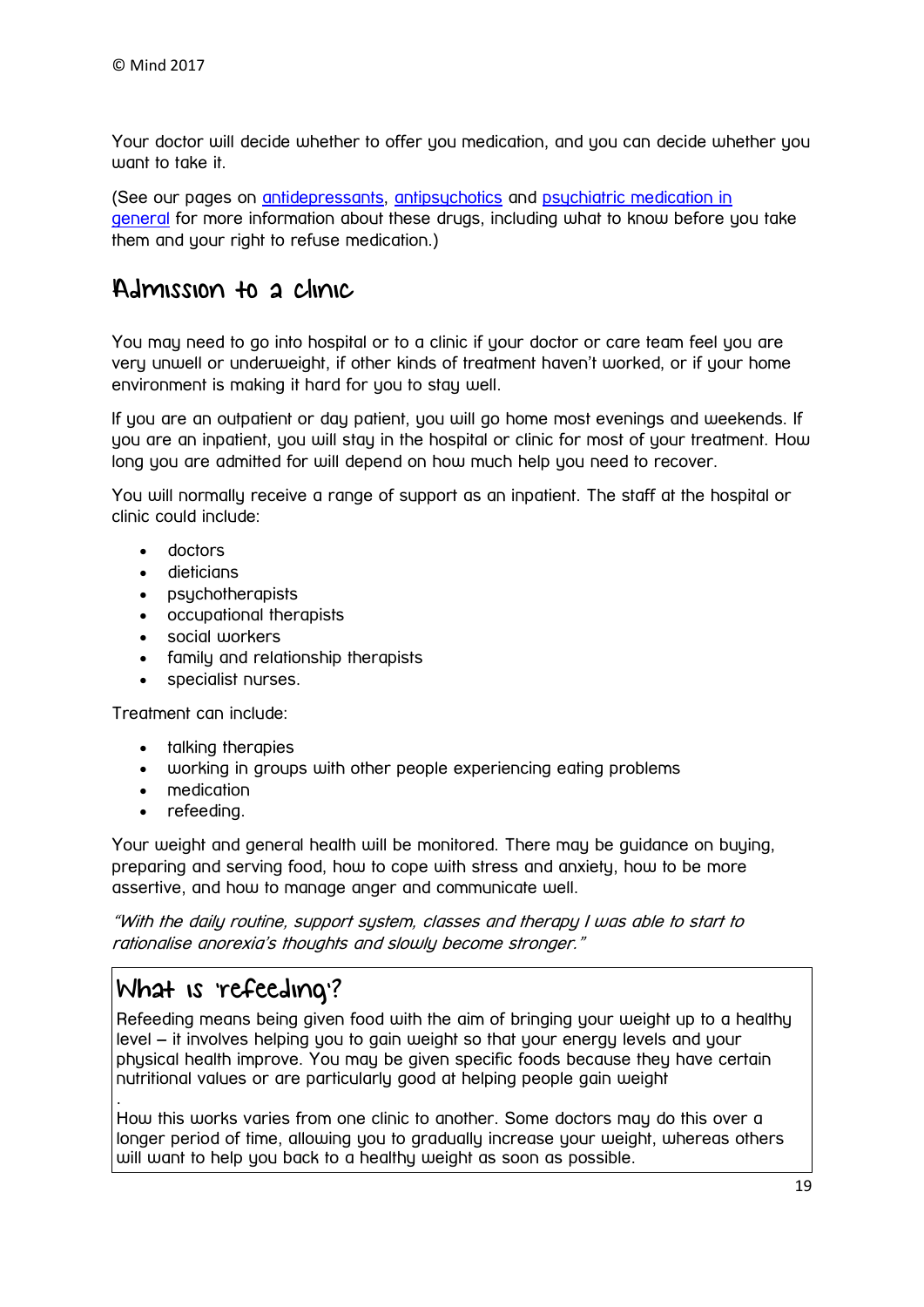This can be a distressing process, especially if you do not want to gain weight, and may be something you want to talk about with your doctor in more detail.

There are only a few NHS eating disorder clinics, so you may not always be able to access treatment close to where you live. This may mean going to a clinic further away, or it could mean going to a general mental health hospital. You can ask your GP or care team if you'd like to know more about specialist clinics.

There are also private treatment centres. Some may offer similar treatment to NHS clinics, while others will have a wider range of complementary and art therapies. The eating disorder charity b-eat has a [directory of services](http://helpfinder.b-eat.co.uk/) that you can look at to see what's available.

### Could I be forced to go to a clinic?

If a group of medical professionals agree that you are at risk of harming yourself or anyone else then they could force you to go to hospital under the Mental Health [Act](https://www.mind.org.uk/information-support/legal-rights/mental-health-act-1983/) (often called being sectioned). This could happen if your eating problem is having a significant impact on your physical health, and medical staff are concerned that you won't be able to recover without support.

If you are worried about being sectioned, [see our legal pages on sectioning.](https://www.mind.org.uk/information-support/legal-rights/sectioning/)

[Read Nicole's blog about treatment in a clinic and saying](https://www.mind.org.uk/information-support/your-stories/saying-goodbye-to-anorexia/#.WJRGwmSLQlJ) goodbye to anorexia.

### Non invasive brain stimulation techniques

Researchers are investigating techniques that stimulate the brain using magnetic fields or a weak electrical current. Among other things, they may help reduce symptoms of anorexia and food cravings.

These treatments are not currently recommended by NICE. More research is needed to see whether these techniques could be developed into treatments for eating problems.

# <span id="page-19-0"></span>How can other people help?

### This section is for family and friends who want to support someone with an eating problem.

You may feel very worried if you think that someone you care about has an eating problem. It may feel difficult to know how to talk to them about it or how to deal with their changes in mood. You might have already tried to offer support, but found that the person you're worried about is unwilling or unable to accept help. This can make you feel powerless, frustrated and angry.

In fact there are lots of helpful things you can do: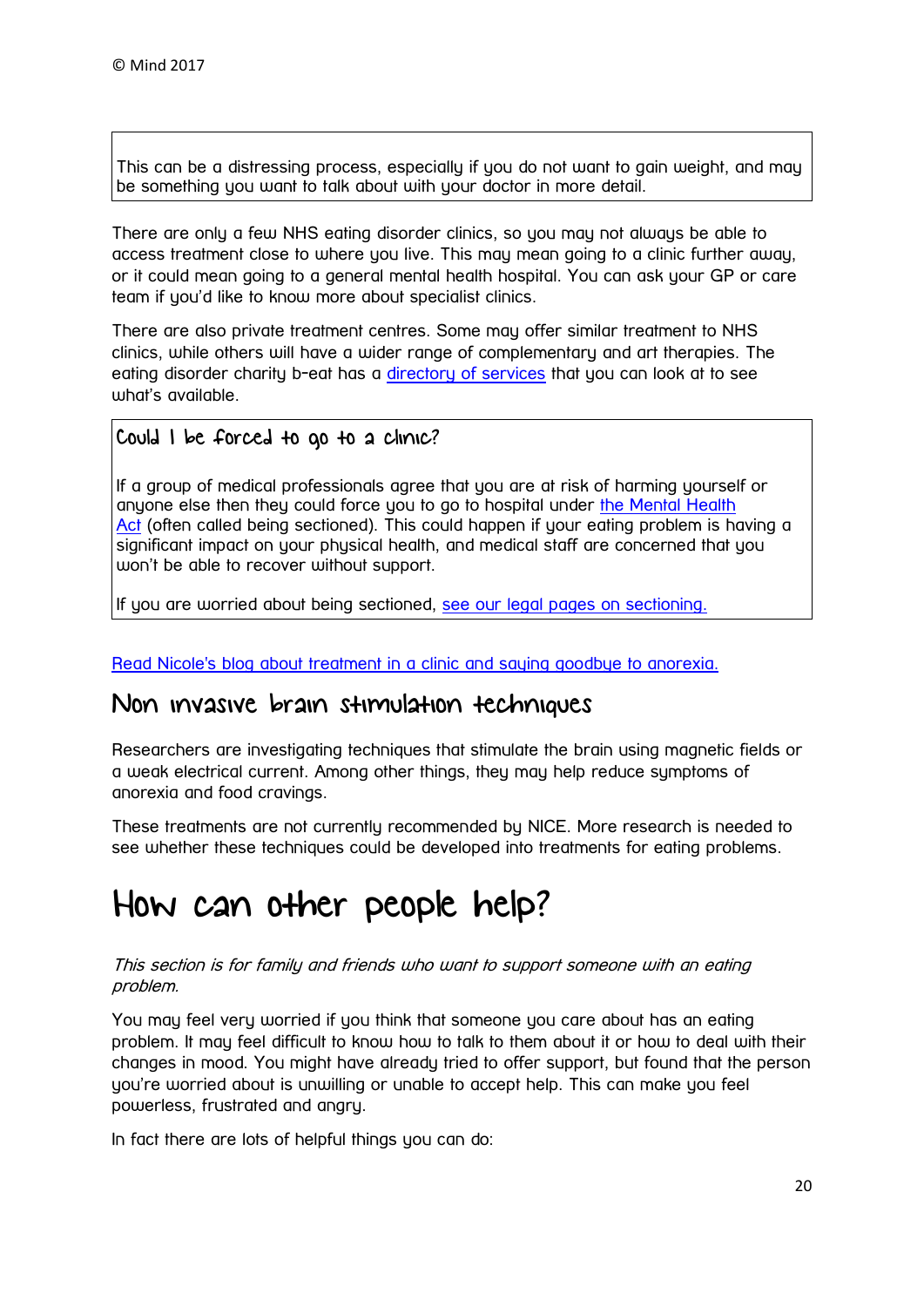- Let them know you are there. One of the most important things you can do is let the person you're worried about know that you're there, you're listening and that you can help them find support. Let the person know they can talk to you when they are ready.
- Try not to get angry with them. They will probably already be feeling guilty about how their behaviour is affecting you. Try to stay as empathetic and patient as possible.
- Don't make assumptions. People sometimes assume that eating problems are mainly about body image, or that you can tell what eating problems someone has from their appearance. But this not true. And if you interpret someone's eating problems in a particular way – without really listening to the person themselves – it could add to their feelings of helplessness. It could also make them less able to share their difficult emotions and seek support.

"People never seem to understand what it is. I've had it said that I'm 'scared of food', or that it's not really a disorder – that I'm 'just being fussy' – both of which really trivialise how it feels for me."

- Remember that even accepting they have a problem takes time. Be patient. It can take a long time for someone to accept they have a problem and to seek help. The person you're worried about might not see their eating as a problem. They may actually view it as a solution to coping with feelings of rage, loss, powerlessness, self-hatred, worthlessness, quilt or feeling like they have no control. They may be scared about what recovery means for them and their body.
- Don't focus or comment on their appearance. Remember that someone's weight or appearance doesn't tell you how they're feeling inside. Even comments that are meant kindly such as "you look well" can often trigger very difficult feelings for someone who has an eating problem. Try asking "how are you?" instead. The eating disorder charity b-eat has more information on how to talk to someone with [eating problems.](https://www.beateatingdisorders.org.uk/recovery-information/tell-someone)
- Be gentle you can't force someone to change their behaviour. Trying hard to persuade, trick or force someone into eating more or less could make them feel even more anxious and fearful about food. This could make them withdraw from you or try harder to convince you they are eating more healthily even if they are not.

She would drive to my sixth form college everyday to help me eat. She wouldn't push me or tell me to eat, she would just sit there patiently and be with me at that difficult time in the day. She would also be with me as I had panic attacks after meals.

- Include the person in social activities. If the person you are worried about finds it difficult to eat, organise activities which don't involve food.
- Make meal times as stress free as possible. Don't comment on their food choices. Let them get on and eat the food they do feel able to eat.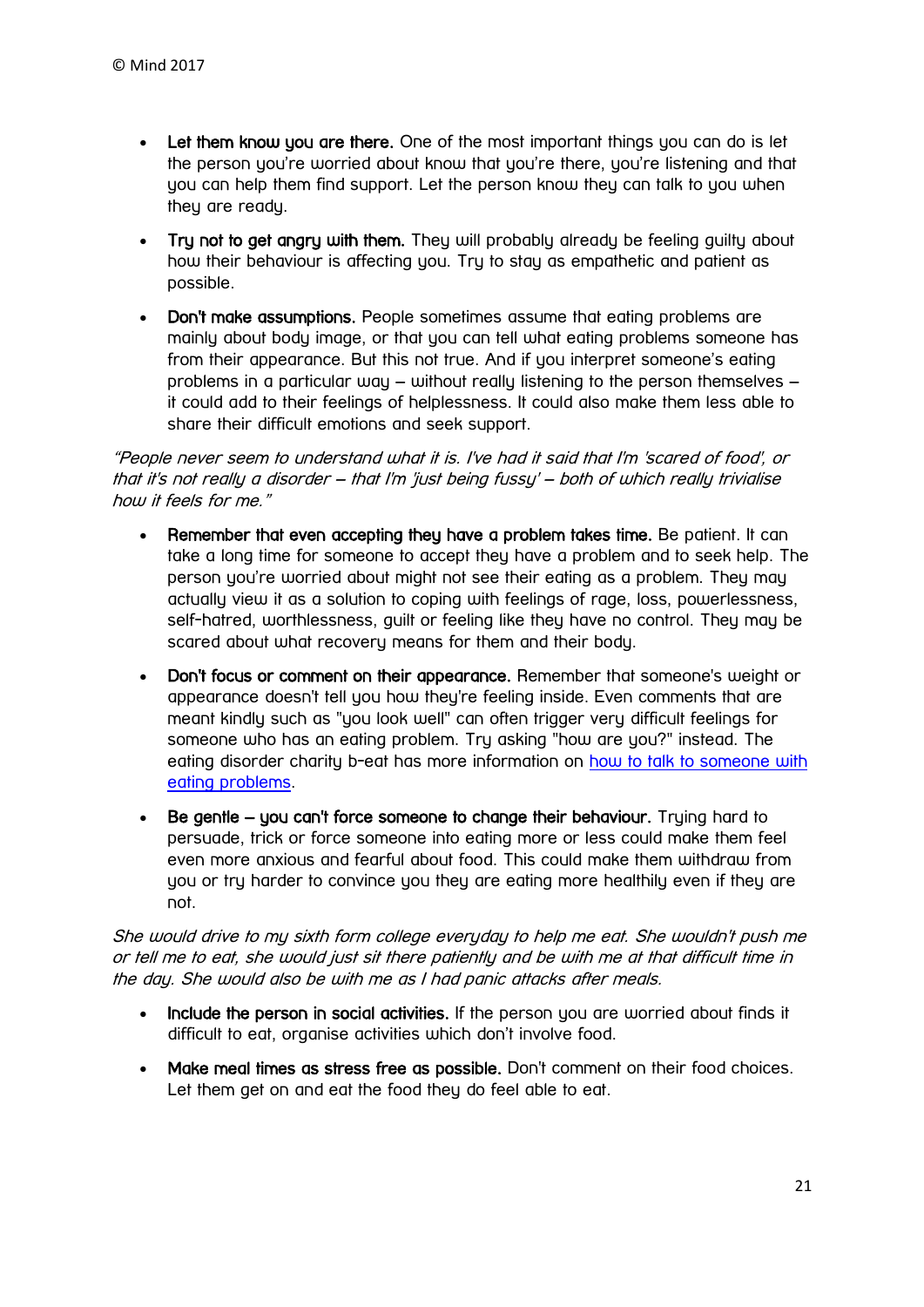- Find safe ways to talk about it. Some people say it helps to refer to the eating problems in the third person, for example "that's not you, that's the eating problem speaking".
- Help them find good information, and avoid bad information. This could include looking for online support while helping the person avoid websites or forums that could promote unsafe eating and exercise habits. It can also be really helpful to read stories and accounts written by people with eating problems who are ready to think about recovery, such as those included in [this](https://www.mind.org.uk/information-support/types-of-mental-health-problems/eating-problems/) information. B-eat also has [blog posts and a community.](https://www.b-eat.co.uk/latest)
- Encourage them to seek professional help. See our section on treatment and support for information on available treatments. If they are worried about talking to their doctor, you could offer to go along with them.
- Accept that recovery is a long process. Remember that while their body might look healthier quickly, they may actually be finding things a lot harder emotionally. Relapses are common and can be very demoralising, but you can help by accepting this as part of the process and being there for them when they're finding things tough.
- Look after yourself. Supporting someone with an eating disorder can be upsetting and exhausting. It's important to remember that your mental health is important too, and you deserve support for yourself as well. See our pages on [how to cope](https://www.mind.org.uk/information-support/helping-someone-else/carers-friends-family-coping-support/)  [when supporting someone else](https://www.mind.org.uk/information-support/helping-someone-else/carers-friends-family-coping-support/) and [helping someone seek help](https://www.mind.org.uk/information-support/guides-to-support-and-services/seeking-help-for-a-mental-health-problem/helping-someone-else-seek-help/) for more information and tips.

[Read Tilly's blog about how support from her dad helped her get through her eating disorder.](https://www.mind.org.uk/information-support/your-stories/mental-illness-my-dad-and-me/#.WVI1klGQyM8)

### Family therapy

If the person you're worried about is a member of your family, you may want to consider family therapy. Family therapy is about working as a family towards greater awareness of everyone's emotions and needs, and finding ways to move forward together – it isn't about blame.

<span id="page-21-0"></span>You can find a family therapist by asking your GP for a referral, or looking for a therapist through the Association for Family [Therapy and Systemic Practice](http://www.aft.org.uk/) website. Even if family therapy isn't right for you (or isn't available), it can help to have conversations with the family about what is happening. Siblings may find it difficult to understand what is going on.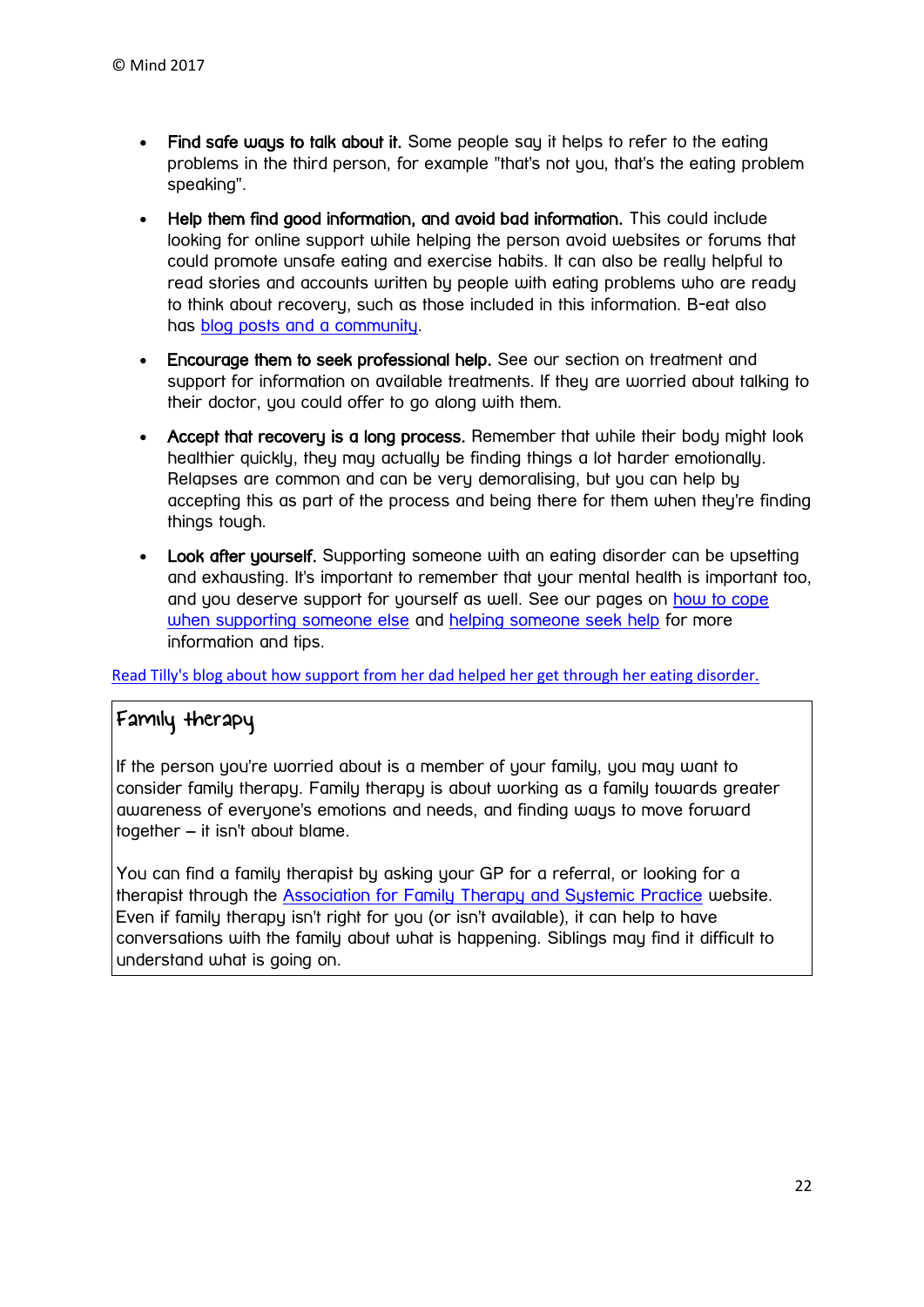# Useful contacts

## Mind's services

- Helplines all our helplines provide information and support by phone and email. Our Blue Light Infoline is just for emergency service staff, volunteers and their families.
	- $\circ$  Mind's Infoline 0300 123 3393, info@mind
	- $\circ$  Mind's Legal Line 0300 466 6463, legal@mind
	- o Blue Light Infoline 0300 303 5999, bluelightinfo@mind
- Local Minds there are over 140 local Minds across England and Wales which provide services such as [talking treatments,](https://www.mind.org.uk/information-support/drugs-and-treatments/talking-treatments/) [peer support,](https://www.mind.org.uk/information-support/drugs-and-treatments/peer-support/) and [advocacy.](https://www.mind.org.uk/information-support/guides-to-support-and-services/advocacy/) [Find](https://www.mind.org.uk/information-support/local-minds/)  [your local Mind here,](https://www.mind.org.uk/information-support/local-minds/) and contact them directly to see how they can help.
- Elefriends is a supportive online community for anyone experiencing a mental health problem. See our [Elefriends page](https://www.mind.org.uk/elefriends/) for details.

### Anorexia and Bulimia Care (ABC)

03000 11 12 13 parent helpline: Option 1 sufferer helpline: Option 2 self-harm helpline: Option [3](https://www.mind.org.uk/) [anorexiabulimiacare.org.uk](http://www.anorexiabulimiacare.org.uk/)  Provides advice and support to anyone affected by an eating problem.

#### Association for Family Therapy and Systemic Practice

#### [aft.org.uk](http://www.aft.org.uk/)

Describes what family therapy is, and has a search facility to find a therapist in your area.

#### b-eat

adult helpline: 0808 801 0677 youthline: 0808 801 0711

#### [b-eat.co.uk](http://www.b-eat.co.uk/)

Offers information on eating disorders and runs a supportive online community. Also provides a directory of support services at [helpfinder.b-eat.co.uk](http://helpfinder.b-eat.co.uk/)

#### British Association for Behavioural and Cognitive Psychotherapies (BABCP)

01611 705 4304 [babcp.com](http://www.babcp.com/) Provides details of accredited therapists.

#### British Association for Counselling and Psychotherapy (BACP)

01455 883 300

### [bacp.co.uk](http://www.bacp.co.uk/)

Information about counselling and therapy. See sister website, *itsgoodtotalk.org.uk*, for details of local practitioners.